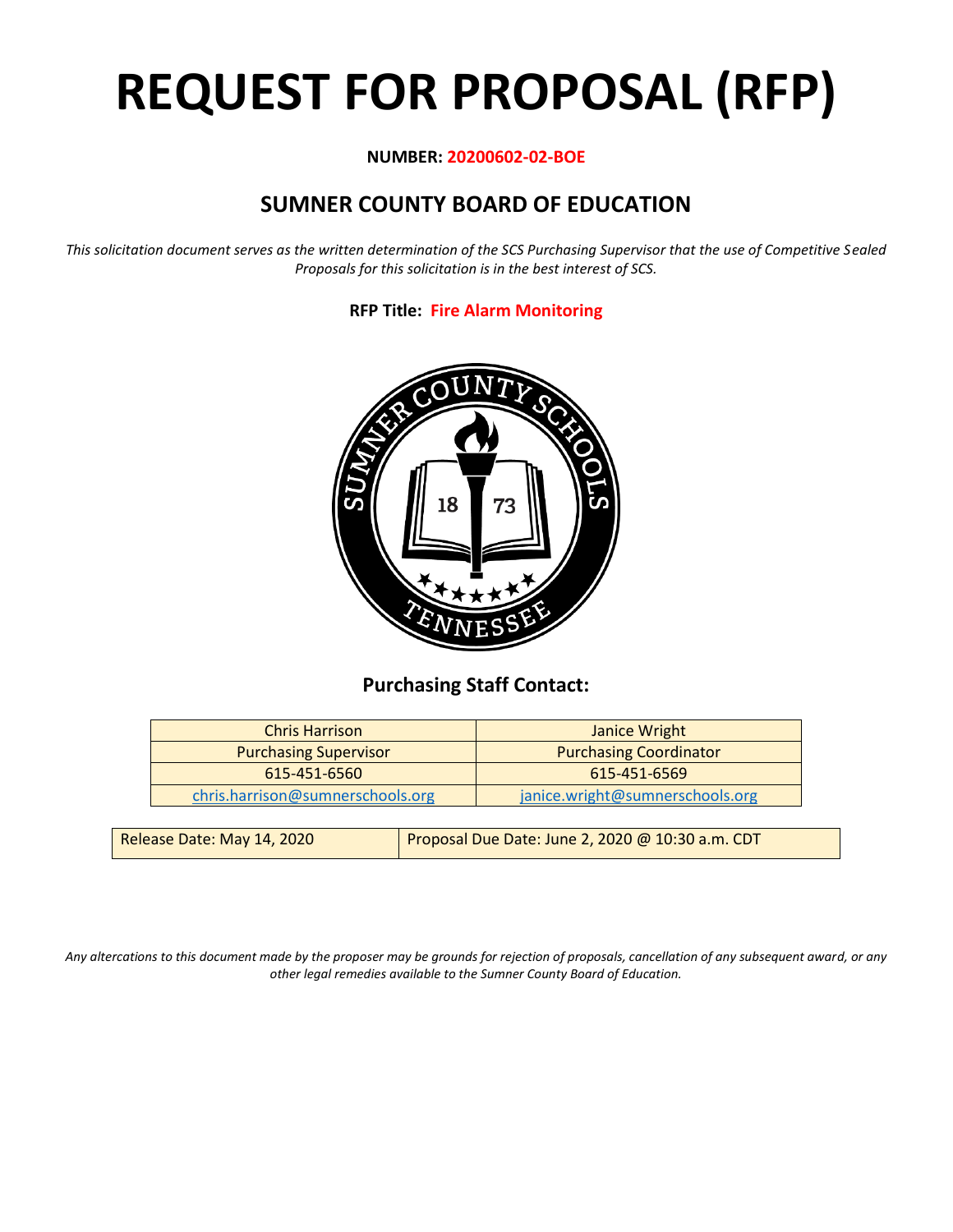# **NOTICE TO PROPOSERS**

There may be one or more amendments to this RFP. In order to receive communication for any such amendments issued specifically to this RFP, the proposer must provide a Notice of Intent to Propose to the Sumner County Board of Education (SCS) Purchasing Department. The proposer must utilize this form when submitting notice. The notice may be sent by email to: Purchasing Office, purchasing@sumnerschools.org. SCS will send amendments only to those proposers which complete and return this information by the deadline list in the RFP Schedule of Events (Section 4).

| <b>RFP Number:</b>      | 20200602-02-BOE Fire Alarm Monitoring |  |
|-------------------------|---------------------------------------|--|
| Company Name:           |                                       |  |
| <b>Mailing Address:</b> |                                       |  |
|                         |                                       |  |
|                         |                                       |  |
| Phone Number:           |                                       |  |
| <b>Contact Person:</b>  |                                       |  |
| <b>Email Address:</b>   |                                       |  |
|                         |                                       |  |
| Authorized Signature    |                                       |  |
| <b>Printed Name</b>     |                                       |  |
| Date                    |                                       |  |

Emailed amendments will be sent in a Microsoft Word (Office for Windows) or Portable Document Format (pdf) format. Any alterations to the document made by the proposer may be grounds for rejection of proposal, cancellation of any subsequent award or any other legal remedies available to the Sumner County Board of Education.

Amendments will also be posted on the SCS website **https://sumnerschools.org/index.php/current-bids-and-rfps** and attached to the solicitation listing as a PDF or WORD file. Check the particular solicitation on the Current Bids and RFPs webpage for any posted amendments.

By completing and returning this form, the Proposer has expressed its intent to provide a proposal for **20200602-02-BOE Fire Alarm Monitoring**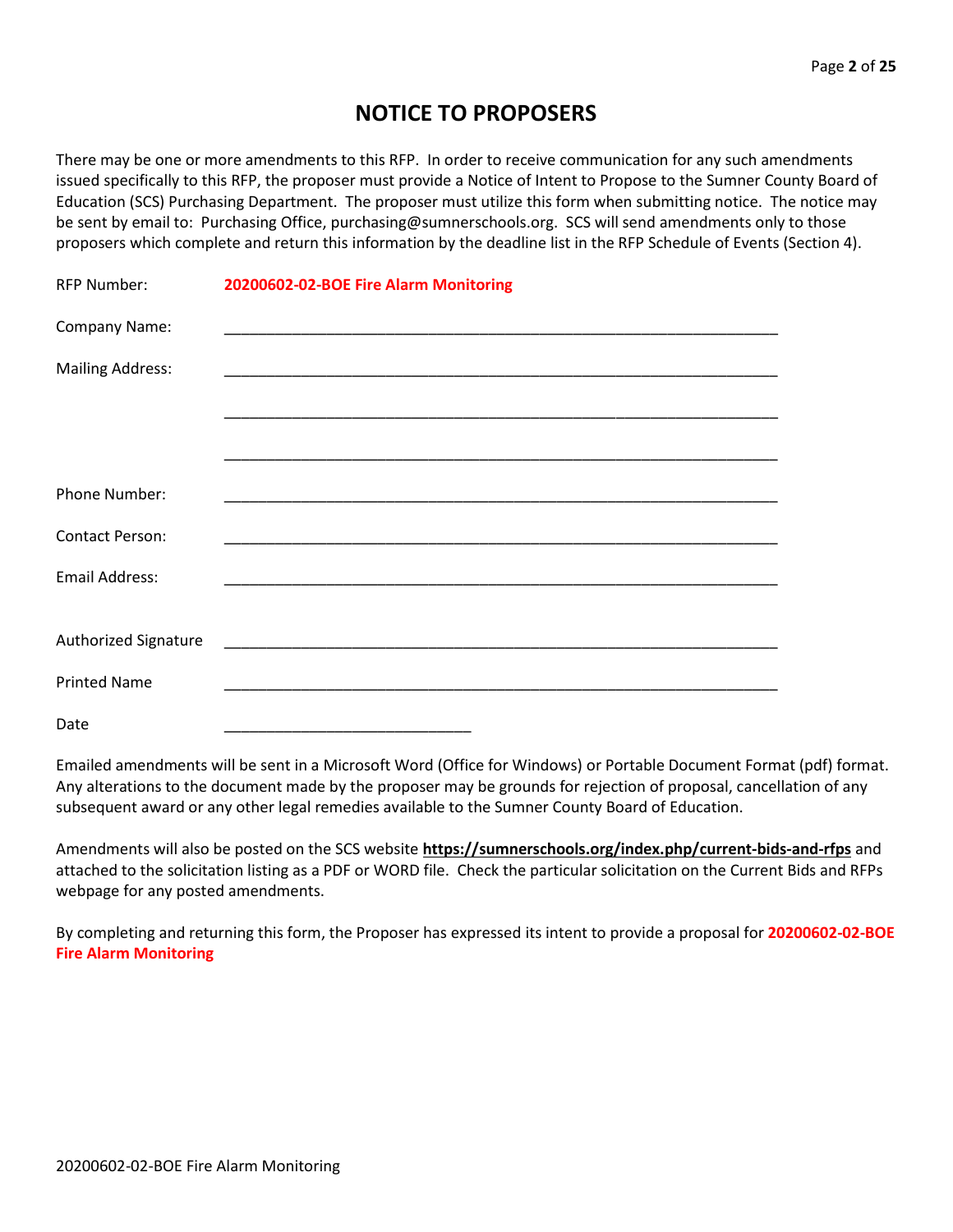# **TABLE OF CONTENTS**

- 1. Introduction/Overview
	- 1.1. Purpose
	- 1.2. Contact Information
- 2. Requirements
	- 2.1. Scope of Work/Specifications
	- 2.2. Contactor Obligations
- 3. Source Selection and Contract Award
- 4. Schedule of Events
- 5. Instructions for Proposal
	- 5.1. Required Forms
	- 5.2. New Vendors
	- 5.3. Acknowledgement of Insurance Requirements
	- 5.4. Clarification and Interpretation of RFP
	- 5.5. Proposal Package
	- 5.6. Delivery of Proposals
	- 5.7. Evaluation of Proposals
	- 5.8. Request for Clarification of Proposals
	- 5.9. Protests
- 6. Attachments
	- 6.1. Contact Information
	- 6.2. Bid Form/Certification
	- 6.3. References
	- 6.4. Certification Regarding Debarment or Suspension
	- 6.5. Condition of Submitting Proposal
	- 6.6. Statement of Non-Collusion
	- 6.7. Attestation Re Personnel
	- 6.8. Drug Free Workplace Affidavit
	- 6.9. IRS Form W-9
		- \**An online, fillable version can be found at https://www.irs.gov/pub/irs-pdf/fw9.pdf*
	- 6.10. Standard Terms & Conditions
	- 6.11. Vendor Checklist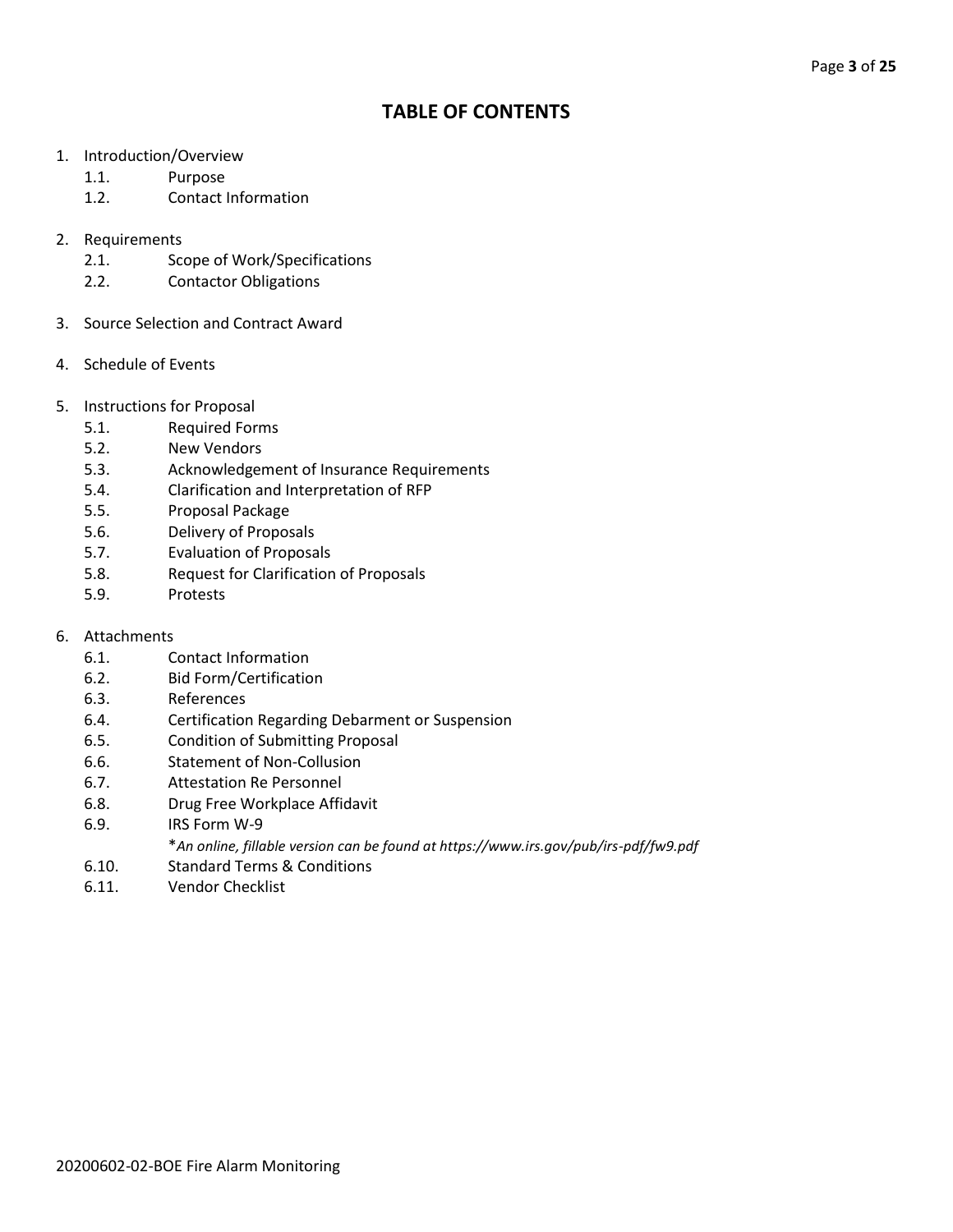#### 1. Introduction/Overview

#### 1.1. Purpose

The Sumner County Board of Education (SCS) is requesting sealed proposals for fire alarm monitoring services as specified herein.

1.2. Contact Information

Unauthorized contact regarding this RFP with employees or officials of SCS other than the Purchasing Supervisor named below may result in disqualification from this procurement process.

Interested parties must direct all communication regarding this RFP to the Purchasing Supervisor, who is SCSs only official point of contact for this RFP.

| <b>RFP Procedures</b>            |
|----------------------------------|
| Chris Harrison                   |
| <b>Purchasing Supervisor</b>     |
| 1500 Airport Road                |
| Gallatin, TN 37066               |
| chris.harrison@sumnerschools.org |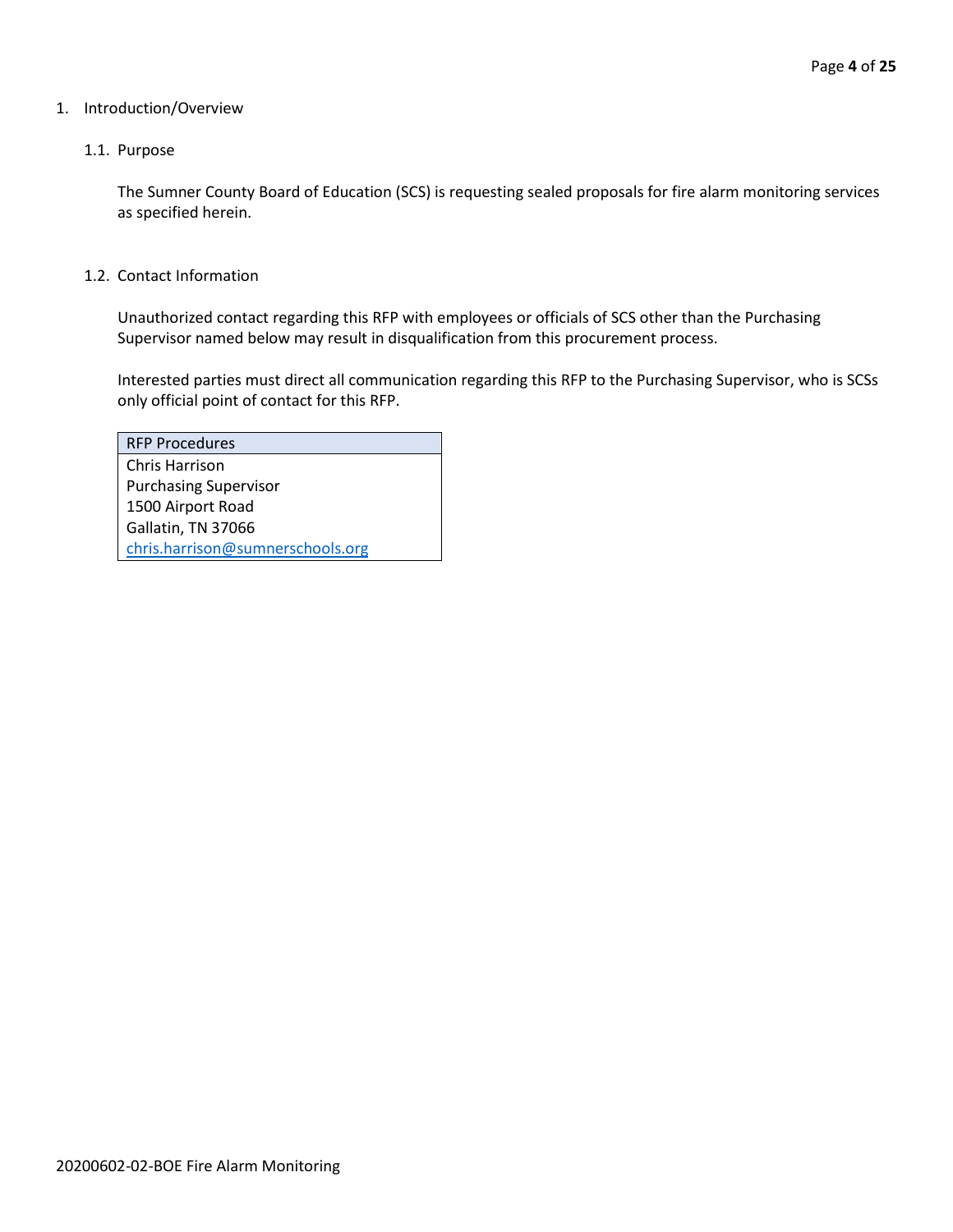## 2. Requirements

### 2.1. Scope of Work / Specifications

It is the intention of SCS to award a contract for a one-year contract with the option to renew for an additional four, one-year terms. The initial term will commence on July 1, 2020 and end June 30, 2021. Subsequent terms shall commence on July 1 and end the following June 30.

## 2.2. Scope of Work / Specifications

SCS consists of fifty-three (53) buildings (See Attachment "A"):

- Twenty-six (26) Elementary Schools
- Eleven (11) Middle Schools
- Seven (7) High Schools with two (2) Annexes
- Three (3) Specialty Schools
- Four (4) Administrative Buildings

SCS currently utilizes cell dialers at eleven (11) locations. One location is currently using a 5G cell dialer. All other locations, with a cell dialer, are 4G. All remaining locations are monitored via copper phone/fax lines. As additional cell dialers are implemented, SCS reserves the right to change the type of monitoring service for the location at the bid price referenced in Attachment 6.2.

Locations with cell dialer:

- Beech High Annex
- Benny Bills Elementary
- Gene Brown Elementary (5G dialer)
- George Whitten Elementary
- Hawkins Middle
- Hendersonville High
- Oakmont Elementary
- Portland Gateview Elementary
- Station Camp Middle
- Walton Ferry Elementary
- Dr. William Burris Elementary

The monitoring company must meet the following minimum criteria:

- Have a minimum of ten (10) years' experience in the fire alarm monitoring field.
	- $\circ$  Must include a minimum of three (3) references for contracts of similar size and requirements.
- Be certified by the Central Station Alarm Association.
- Provide monitoring equipment:
	- $\circ$  Must have the capability to receive fire alarm signals over the internet and/or via cellular communications.
	- o Must be able to receive fire alarm signals that are using Contact ID format over dedicated POTS lines.
	- o Must have at least one (1) backup system.
	- o Must be UL listed
- Provide 24 hour per day / 7 days per week monitoring and dispatching for fire alarm systems.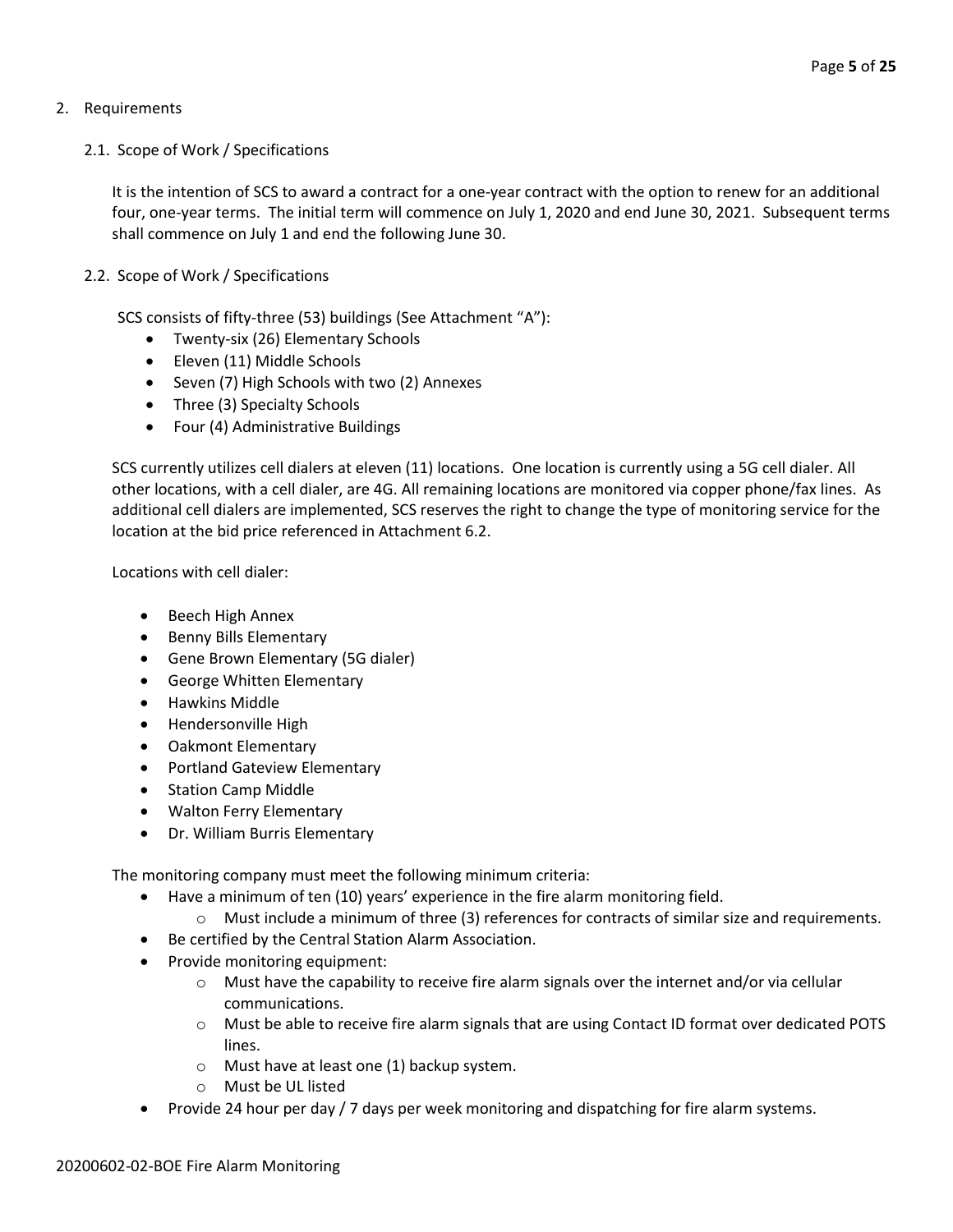- Maintain a call-down list for each facility and perform call-downs on receipt of the alarm. The list shall be updated at the request of SCS.
- Reprogram all fifty-three (53) buildings.
- Provide alarm reports including but not limited to alarm history, open/close reports, etc.

Calls from any site must not be long distance.

As SCS constructs new facilities or expands existing facilities, the awarded bidder shall add any additional locations and adjust pricing accordingly.

Any questions, regarding the scope of work, must be directed to Rickey Swindle, Support Services Dept.- Electronics Supervisor, at [rickey.swindle@sumnerschools.org.](mailto:rickey.swindle@sumnerschools.org)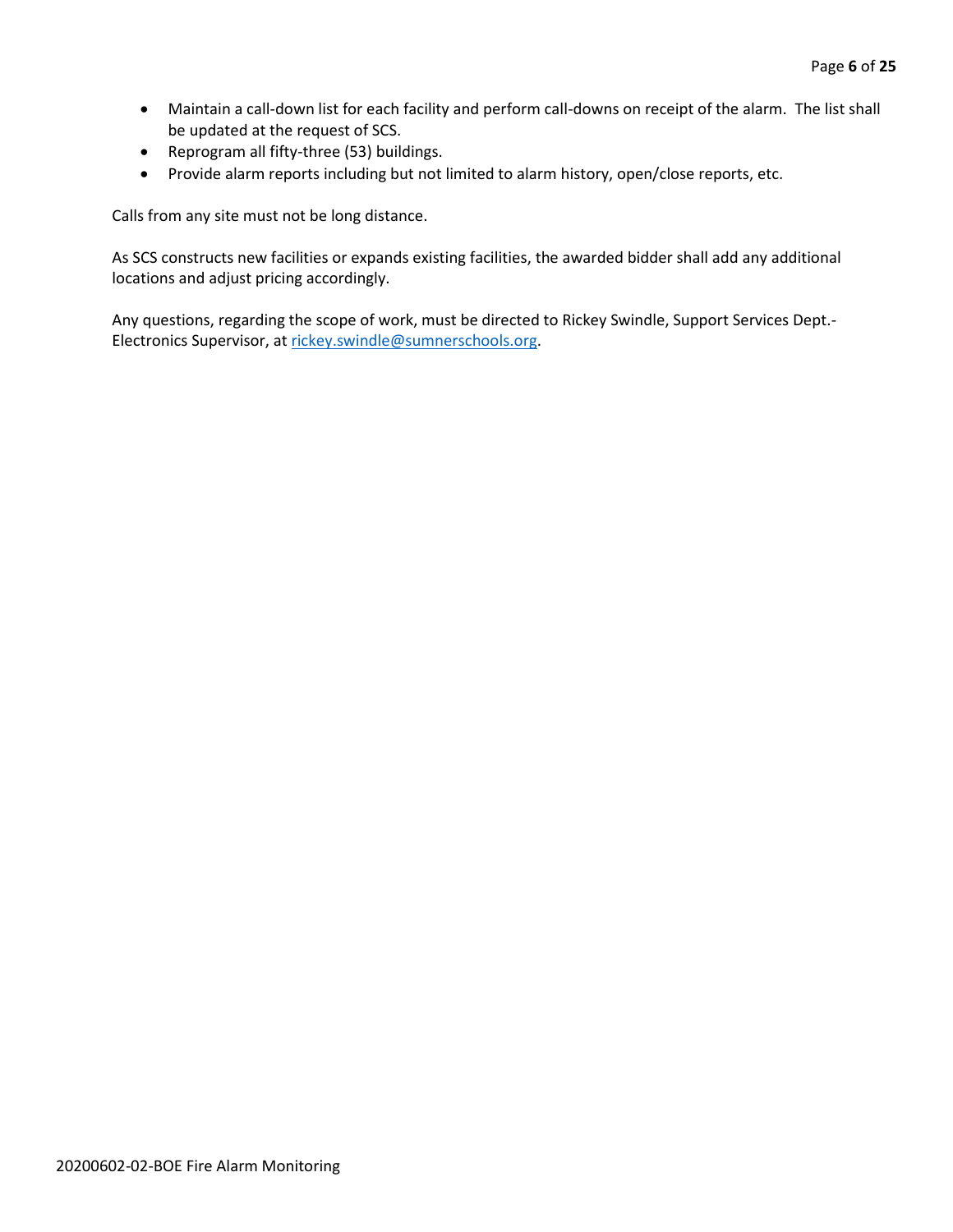## **ATTACHMENT "A"**

| AIIAVIIIILINI A                            |                            |                |            |                      |                 |              |
|--------------------------------------------|----------------------------|----------------|------------|----------------------|-----------------|--------------|
| <b>Facility Type / Building Name</b>       | <b>Address</b>             | <b>CITY</b>    | <b>ZIP</b> | <b>Brand</b>         | <b>Model</b>    | <b>UDACT</b> |
| <b>Administration &amp; Support</b>        |                            |                |            |                      |                 |              |
| <b>Administration Building</b>             | 695 East Main St           | Gallatin       | 37066      | Cerberus Pyrotronics | MXL-IQ          | Fire Watch   |
| E.B. Wilson - Night High School            | 695 East Main St           | Gallatin       | 37066      | Fire Lite            | <b>MS-10UD7</b> | Fire Watch   |
| <b>Teacher Center</b>                      | 695 East Main St           | Gallatin       | 37066      | Faraday              | Fire Watch 400  | Fire Watch   |
| Support Services Bldg.                     | 1500 Airport Rd.           | Gallatin       | 37066      | Fire Lite            | MS-5UD          | Fire Watch   |
| <b>Elementary Schools</b>                  |                            |                |            |                      |                 |              |
| Beech Elem.                                | 3120 Long Hollow Pike      | Hendersonville | 37075      | FCI                  | FC-72           | Fire Watch   |
| Benny Bills Elem.                          | 1030 Union School Rd       | Gallatin       | 37066      | Gamewell             | 610             |              |
| Bethpage Elem.                             | 420 Old Hwy 31E            | Bethpage       | 37022      | Edwards              | Quickstart      |              |
| Clyde Riggs Elem.                          | 211 Fountain Head Rd       | Portland       | 37148      | Cerberus Pyrotronics | <b>PXL</b>      | Fire Watch   |
| Dr. William Burrus Elem. @ Drakes<br>Creek | 1336 Drakes Creek Rd       | Hendersonville | 37075      | Notifier             | <b>NFS-320</b>  |              |
| Gene Brown Elem.                           | 115 Gail Dr                | Hendersonville | 37075      | Fire Lite            | <b>MS-10UD7</b> | Fire Watch   |
| George Whitten Elem.                       | 140 Scotch St              | Hendersonville | 37075      | Simplex              | 4204            | Fire Watch   |
| Guild Elem.                                | 1018 South Water St        | Gallatin       | 37076      | Simplex              | 4002            | Fire Watch   |
| H.B. Williams Elem.                        | 115 South Palmer Chapel Rd | White House    | 37188      | Gamewell             | 610             |              |
| Howard Elem                                | 805 Long Hollow Pike       | Gallatin       | 37066      | Edwards              | 6500            | Fire Watch   |
| Indian Lake Elem.                          | 505 Indian Lake Rd         | Hendersonville | 37075      | Edwards              | Quickstart      |              |
| J.W. Wiseman Elem.                         | 922 South Broadway         | Portland       | 37148      | Edwards              | EST-2           | Fire Watch   |
| Jack Anderson Elem.                        | 250 Shute Ln               | Hendersonville | 37075      | Notifier             | AFP-400         | Fire Watch   |
| Lakeside Park Elem.                        | 204 Dolphus Dr             | Hendersonville | 37075      | Notifier             | AFP 100         | Fire Watch   |
| Madison Creek Elem.                        | 1040 Madison Creek Rd      | Goodlettsville | 37072      | Notifier             | AFP 400         | Fire Watch   |
| Millersville Elem.                         | 1248 Louisville Hwy        | Goodlettsville | 37072      | Simplex              | 4002            | Fire Watch   |
| Nannie Berry Elem.                         | 138 Indian Lake Rd         | Hendersonville | 37075      | Cerberus Pyrotronics | <b>PXL</b>      | Fire Watch   |
| North Sumner Elem.                         |                            |                |            | Cerberus Pyrotronics | <b>PXL</b>      | Fire Watch   |
|                                            | 1485 North Sumner Rd       | Bethpage       | 37022      | Cerberus Pyrotronics | <b>PXL</b>      | Fire Watch   |
| Oakmont Elem.                              | 3323 Highway 76            | Cottontown     | 37048      |                      | 602             |              |
| Portland Gateview Elem.                    | 1098 Gateview Dr           | Portland       | 37148      | Gamewell<br>FCI      | 7100            | Fire Watch   |
| Station Camp Elem.                         | 1020 Bison Tr              | Gallatin       | 37066      | FCI                  | FC-72           | Fire Watch   |
| Union Elementary                           | 516 Carson St              | Gallatin       | 37066      |                      |                 |              |
| Vena Stuart Elem.                          | 780 Hart St                | Gallatin       | 37066      | Notifier             | AFP-400         | Fire Watch   |
| Walton Ferry Elem.                         | 732 Walton Ferry Rd        | Hendersonville | 37075      | Simplex              | 4208            |              |
| Watt Hardison Elem.                        | 300 Gibson St              | Portland       | 37148      | Edwards              | 6616            | Fire Watch   |
| Westmoreland Elem.                         | 4178 Hawkins Dr            | Westmoreland   | 37186      | Gamewell             | 602             |              |
| <b>Middle Schools</b>                      |                            |                |            |                      |                 |              |
| Ellis Middle                               | 100 Indian Lake Rd         | Hendersonville | 37075      | FCI                  | 7200            | Fire Watch   |
| Hawkins Middle                             | 487A Walton Ferry Rd       | Hendersonville | 37075      | FCI                  | FC-72           |              |
| Knox Doss Middle @ Drakes Creek            | 1338 Drakes Creek Rd       | Hendersonville | 37075      | Gamewell             | 602             |              |
| Portland East Middle                       | 604 South Broadway         | Portland       | 37148      | Gamewell             | 610             | Fire Watch   |
| Portland West Middle                       | 110 Nolan Private Dr       | Portland       | 37148      | Gamewell             | 602             | Fire Watch   |
| <b>Rucker Stewart Middle</b>               | 350 Hancock St             | Gallatin       | 37066      | Notifier             | AFP-200         | Fire Watch   |
| Shafer Middle                              | 240 Albert Gallatin Rd     | Gallatin       | 37066      | Notifier             | AFP-400         | Fire Watch   |
| <b>Station Camp Middle</b>                 | 281 Big Station Camp Blvd  | Gallatin       | 37066      | Edwards              | EST-2           |              |
| T.W. Hunter Middle                         | 2101 New Hope Rd           | Hendersonville | 37075      | FCI                  | 7100            | Fire Watch   |
| Westmoreland Middle                        | 4128 Hawkins Dr            | Westmoreland   | 37186      | Faraday              | Firewatch XVI   | Fire Watch   |
| White House Middle                         | 2020 Highway 31W           | White House    | 37188      | Gamewell             | 610             | Fire Watch   |
| <b>High Schools</b>                        |                            |                |            |                      |                 |              |
| Beech High                                 | 3126 Long Hollow Pike      | Hendersonville | 37075      | Edwards              | Custom 6500     | Fire Watch   |
| Beech High Annex                           | 3126 Long Hollow Pike      | Hendersonville | 37075      | Edwards              | Custom 6500     | Fire Watch   |
| Gallatin High                              | 700 Dan Herron Dr          | Gallatin       | 37066      | Gamewell             | 610             | Fire Watch   |
| Hendersonville High                        | 123 Cherokee Rd            | Hendersonville | 37075      | Edwards              | Quickstart      | Internal     |
| Portland High                              | 600 College St             | Portland       | 37148      | Notifier             | AFP-400         | Fire Watch   |
| <b>Station Camp High</b>                   | 1040 Bison Tr              | Gallatin       | 37066      | Gamewell             | 610             | Fire Watch   |
| Westmoreland High                          | 4300 Hawkins Dr            | Westmoreland   | 37186      | Gamewell             | 610             |              |
| White House High                           | 508 Tyree Springs Rd       | White House    | 37188      | Edwards              | IRC-3           | Fire Watch   |
| White House High Annex                     | 508 Tyree Springs Rd       | White House    | 37188      | Gamewell             | 610             | Fire Watch   |
| <b>Specialty Schools</b>                   |                            |                |            |                      |                 |              |
| Ellis Middle - Extension Building          | 102 Indian Lake Rd         | Hendersonville | 37075      | Simplex              | 4208            | Fire Watch   |
| Merrol Hyde Magnet                         | 128 Township Dr            | Hendersonville | 37075      | Gamewell             | 610             | Fire Watch   |
|                                            | 455 North Boyers St        | Gallatin       | 37066      | Edwards              | Quickstart      | Internal     |

| <b>Brand</b>         | <b>Model</b>    | <b>UDACT</b> |
|----------------------|-----------------|--------------|
|                      |                 |              |
| Cerberus Pyrotronics | MXL-IQ          | Fire Watch   |
| Fire Lite            | <b>MS-10UD7</b> | Fire Watch   |
| Faraday              | Fire Watch 400  | Fire Watch   |
| <b>Fire Lite</b>     | MS-5UD          | Fire Watch   |
|                      |                 |              |
| FCI                  | FC-72           | Fire Watch   |
| Gamewell             | 610             | Internal     |
| Edwards              | Quickstart      | Internal     |
| Cerberus Pyrotronics | <b>PXL</b>      | Fire Watch   |
| Notifier             | <b>NFS-320</b>  | Internal     |
| Fire Lite            | <b>MS-10UD7</b> | Fire Watch   |
| Simplex              | 4204            | Fire Watch   |
| Simplex              | 4002            | Fire Watch   |
| Gamewell             | 610             | Internal     |
| Edwards              | 6500            | Fire Watch   |
| Edwards              | Quickstart      | Internal     |
| Edwards              | EST-2           | Fire Watch   |
| Notifier             | AFP-400         | Fire Watch   |
| Notifier             | AFP 100         | Fire Watch   |
| Notifier             | AFP 400         | Fire Watch   |
| Simplex              | 4002            | Fire Watch   |
| Cerberus Pyrotronics | <b>PXL</b>      | Fire Watch   |
| Cerberus Pyrotronics | <b>PXL</b>      | Fire Watch   |
| Cerberus Pyrotronics | <b>PXL</b>      | Fire Watch   |
| Gamewell             | 602             | Fire Watch   |
| FCI                  | 7100            | Internal     |
| FCI                  | FC-72           | Fire Watch   |
| Notifier             | AFP-400         | Fire Watch   |
| Simplex              | 4208            | Internal     |
| Edwards              | 6616            | Fire Watch   |
| Gamewell             | 602             | Internal     |
|                      |                 |              |
| FCI                  | 7200            | Fire Watch   |
| FCI                  | FC-72           | Internal     |
| Gamewell             | 602             | Internal     |
| Gamewell             | 610             | Fire Watch   |
| Gamewell             | 602             | Fire Watch   |
| Notifier             | AFP-200         | Fire Watch   |
| Notifier             | AFP-400         | Fire Watch   |
| Edwards              | EST-2           | Internal     |
| FCI                  | 7100            | Fire Watch   |
| Faraday              | Firewatch XVI   | Fire Watch   |
| Gamewell             | 610             | Fire Watch   |
|                      |                 |              |
| Edwards              | Custom 6500     | Fire Watch   |
| Edwards              | Custom 6500     | Fire Watch   |
| Gamewell             | 610             | Fire Watch   |
| Edwards              | Quickstart      | Internal     |
| Notifier             | AFP-400         | Fire Watch   |
| Gamewell             | 610             | Fire Watch   |
| Gamewell             | 610             | Internal     |
| Edwards              | IRC-3           | Fire Watch   |
| Gamewell             | 610             | Fire Watch   |
|                      |                 |              |
| Simplex              | 4208            | Fire Watch   |
| Gamewell             | 610             | Fire Watch   |
| Edwards              | Quickstart      | Internal     |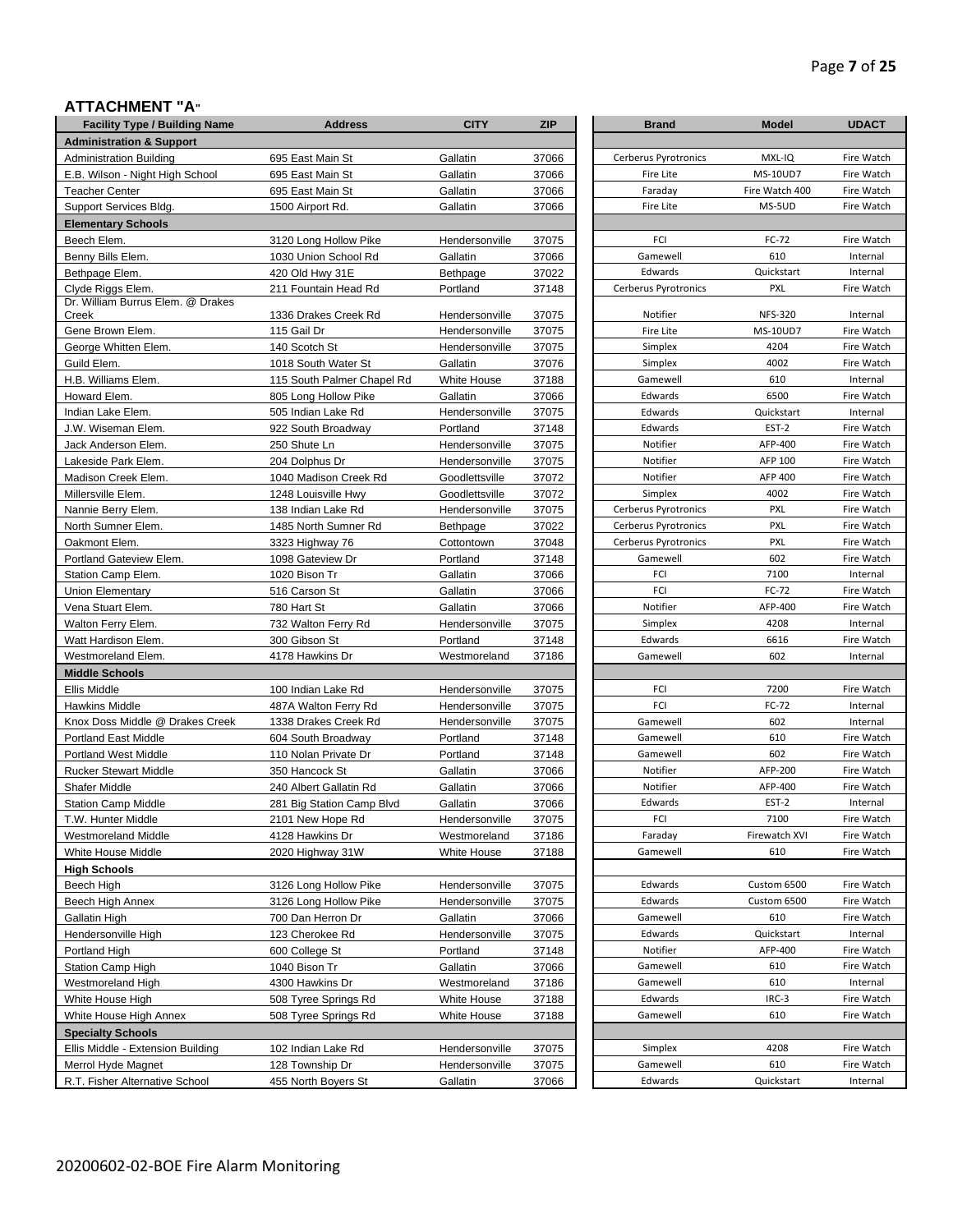#### 2.3. Standard Contractor Obligations

- Shall provide and obtain all necessary materials, equipment and labor to perform all items listed in the Scope of Work.
- Shall provide and obtain all necessary permits and schedule all necessary inspections with Local, County, etc. agencies as required by law.
- Shall dispose of all generated waste materials in compliance with all Local, State and Federal guidelines, regulations and requirements.
- Shall have property trained and experienced staff to facilitate the services specified in the Scope of Work. If applicable, the Contractor shall provide documentation that staff has received the manufacturers' certification to complete the services specified in the Statement of Work.
- 3. Source Selection and Contract Award
	- Award(s), if made, will be made to the Responsive and Responsible proposer(s) whose proposal is most advantageous to SCS, taking into consideration price and the other evaluation criteria set forth in the RFP.
		- o General Criteria to be determined "Responsive"
			- Does the proposal include all required information, included completed attachment forms and affidavits?
			- Was the proposal delivered on or before the stated deadline? Did it include the required number of copies (hard & electronic)?
		- o General Criteria to be determined "Responsible"
			- Does the Proposer demonstrate an understanding of SCSs needs and proposed approach to the project?
			- Does the Proposer possess the ability, capacity, skill and financial resources to provide the service?
			- Can the Proposer take upon itself the responsibilities set forth in the RFP and produce the required outcomes in a timely fashion?
			- Does the Proposer have the character, integrity, reputation, judgement, experience and efficiency required for the project?
	- SCS reserves the right to enter into discussions with Proposers which have submitted proposals determined to be reasonably like of being considered for selection to assure a full understanding of and responsiveness to the RFP requirements. Every effort shall be afforded to assure fair and equal treatment with respect to the opportunity for discussion and/or revision of their respective proposals.
	- Upon mutual agreement by both parties, SCS shall grant the right to extend the terms, conditions and prices of contract(s) awarded from this RFP to other Institutions (such as State, Local and/or Public Agencies) who express an interest in participating in any contract that results from this RFP. Each of the "piggyback" Institutions will issue their own purchasing documents for purchase of the goods/services. Proposer agrees that SCS shall bear no responsibility or liability for any agreements between Proposer and the other Institution(s) who desire to exercise this option.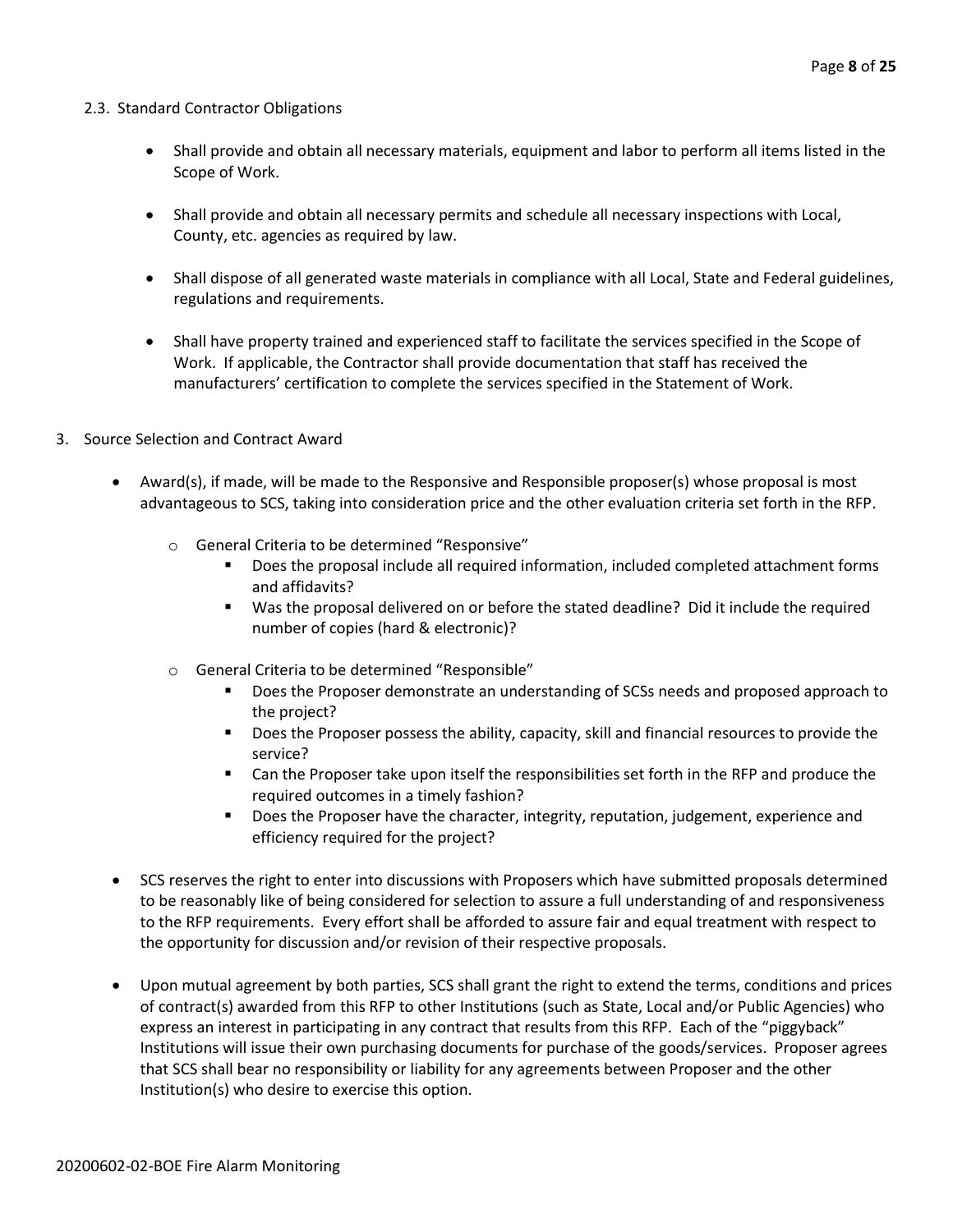4. Schedule of Events

| <b>RFP Issued</b>              | May 14, 2020                  |
|--------------------------------|-------------------------------|
| <b>RFP Submission DEADLINE</b> | June 2, 2020 @ 10:30 a.m. CDT |

#### 5. Instructions for Proposal

- 5.1. Required Forms
	- Proposer must complete and submit the Attachments in Section 6. Attachments may be omitted depending on the RFP requirements. Refer to the Table of Contents for omitted Attachments.
	- Evidence of a valid State of Tennessee Business License and/or Sumner County Business License.
	- For all vendors with annual purchases in excess of \$50,000; a Sumner County Business License must be on file with the SCS Finance Department. Evidence of the license must be provided within ten (10) working days following notification of award; otherwise, SCS may rescind its acceptance of the Proposer's proposal.
	- Copy of State of Tennessee License (if applicable) in respective field.
	- If applicable, the Proposer must include a copy of the contract(s) the Proposer will submit to be signed.

#### 5.2. New Vendors

- To comply with Internal Revenue Service requirements, all vendors who perform any type of service are required to have a current IRS Form W-9 on file with the SCS Finance Department. It is a mandatory requirement to complete the IRS Form W-9 (Attachment 6.9) included in this RFP.
- To comply with the **Tennessee Lawful Employment Act (50-1-702 and 50-1-703)**, non-employees (individuals paid directly by the employer in exchange for the individual's labor or services) must have on file one (1) of the following documents:
	- o A valid Tennessee driver's license or photo identification;
	- $\circ$  A valid driver's license or photo identification from another state where the license requirements are at least as strict as those in Tennessee;
	- o A birth certificate issued by a U.S. state, jurisdiction or territory;
	- o A U.S. government issued certified birth certificate;
	- o A valid, unexpired U.S. passport;
	- o A U.S. certificate of birth abroad (DS-1350 or FS-545)
	- o A report of birth abroad of a U.S. citizen (FS-240);
	- o A certificate of citizenship (N560 or N561);
	- o A certificate of naturalization (N550, N570 or N578);
	- o A U.S citizen identification card (I-197 or I-179); or
	- o Valid alien registration documentation or other proof of current immigration registration recognized by the United States Department of Homeland Security that contains the individual's complete legal name and current alien admission number or alien file number (or numbers if the individual has more than one number).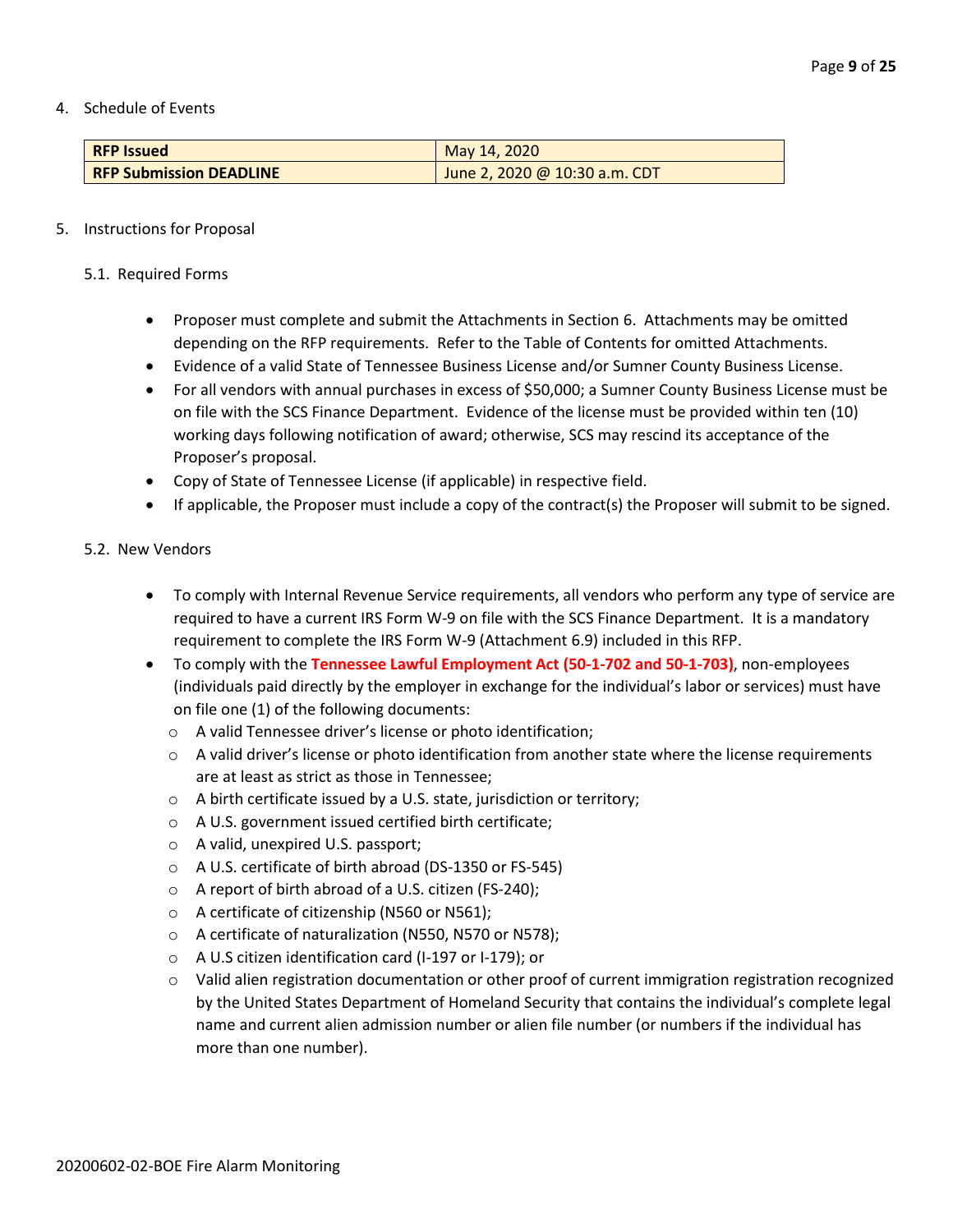5.3. Acknowledgement of Insurance Requirements

By submitting a proposal, Proposer acknowledges that it has read and understands the insurance requirements for the proposal. The Proposer who may have employees, contractors, subcontractors or agents working on SCS properties shall carry current certificates for general and professional liability insurance and for workers' compensation as indicated below. The owner or Principal of each Proposer must also be insured by workers' compensation if they perform any of the services on SCS properties. There will be no exceptions to the insurance requirement. Proposer also understands that the evidence of required insurance must be submitted within fifteen (15) working days following notification of its offer being accepted; otherwise, SCS may rescind its acceptance of the Proposers proposal.

• **General Liability**

| General Aggregate | \$2,000,000 |
|-------------------|-------------|
| Each Occurrence   | \$1,000,000 |

## • **Workers Compensation**

| <b>Workers Compensation</b> | <b>Tennessee Statutory Limits</b> |
|-----------------------------|-----------------------------------|
| <b>Employer's Liability</b> | \$500,000                         |

5.4. Clarification and Interpretation of RFP

The words "must" and "shall" in the RFP indicate mandatory requirements. Taking exception to any mandatory requirement shall be considered grounds for rejection. There are other requirements that SCS considers important but not mandatory. It is important to respond in a concise manner to each section and submit an itemized list of all exceptions.

5.5. Proposal Package

The package containing the proposal must be sealed and clearly marked on the outside of the package:

# **"20200602-02-BOE Fire Alarm Monitoring" DO NOT OPEN**

All sealed proposals packages must include all of the following. Any sealed proposals are subject to rejection as non-conforming if any applicable item is not included.

- One (1) Complete Original
- One (1) electronic format (CD/USB Drive)
- Original Signature on Original Proposal. NO copied or digital signatures.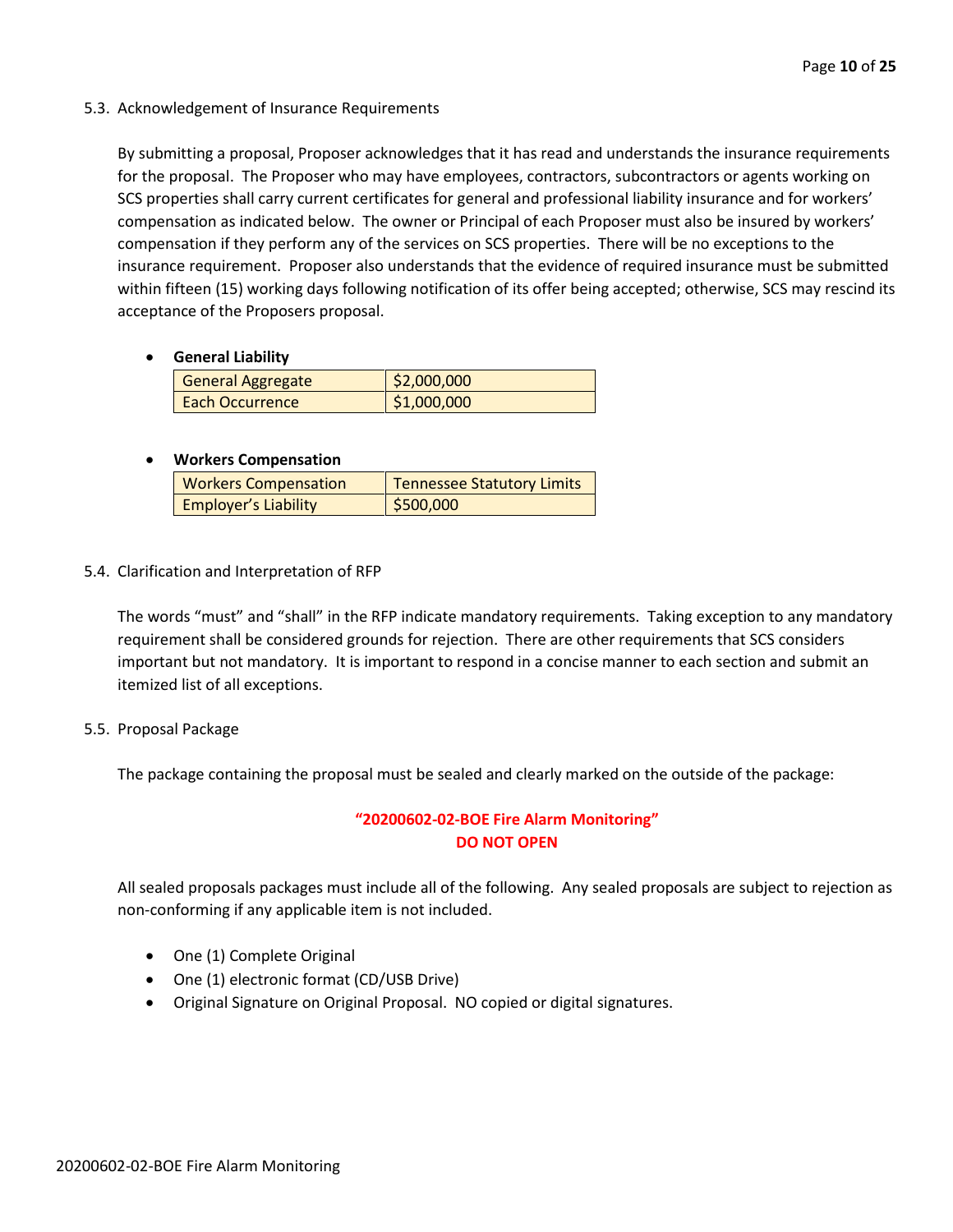The outside of the proposal package must be labeled as follows (if applicable) per **T.C.A § 62-6-119**:

- 1. Name of Company and Principal Owner, Business License Number, Expiration Date and License Classification.
- 2. In addition to Item 1, the same is applicable to masonry contractors if the work performed is > \$100,000.
- 3. In addition to Item 1, the same is applicable to HVAC, electrical, plumbing or A/C contractors if the work performed is > \$25,000.
- 4. In addition to Item 1, the same is applicable plus the Department of Environment & Conservation License Number and Classification, applicable to geothermal contractors if the work performed is > \$25,000.
- 5. If the prime contractor performs the masonry portion of the project or any of the above listed contractor skill sets and the work performed is > \$100,000; it must be so designated.
- 6. Only one (1) contractor in each classification listed shall be written on the bid envelope.

#### 5.6. Delivery of Proposals

Sealed proposals will be accepted until **June 2, 2020 @ 10:30 a.m. CDT**. Proposals received after that time will be deemed invalid. Vendors mailing proposal packages must allow sufficient time to ensure receipt of their package by the time specified. SCS shall not accept proposals via electronic transmission such as email, fax, etc. There will be no exceptions. Proposals will be opened and read aloud. The reading of the bids will begin at **10:30 a.m. CDT**.

Due to the nature of deliveries to the SCS Support Services Facility by carriers such as UPS, FedEx and such like; the proposal package will be accepted if the date and time on the delivery confirmation are indicated to be on or before the Proposal Deadline.

| Delivery Address: | Sumner County Board of Education |
|-------------------|----------------------------------|
|                   | Attn: Purchasing Supervisor      |
|                   | 1500 Airport Road                |
|                   | Gallatin, TN 37066               |

#### 5.7. Evaluation of Proposals

The SCS Purchasing Supervisor will first examine the proposals to reject those that are clearly non-responsive to the stated requirements. Proposers who are determined to be non-responsive and/or non-responsible will be notified of this determination.

The evaluation process will include the following factors:

- Company Experience and Qualifications
	- o The nature and scope of the Proposers business.
	- o The number of years the Proposer has been licensed to do business.
	- o The number of years the Proposer has been providing the requested services.
	- o How many similarly sized or larger K-12 clients have you contract with?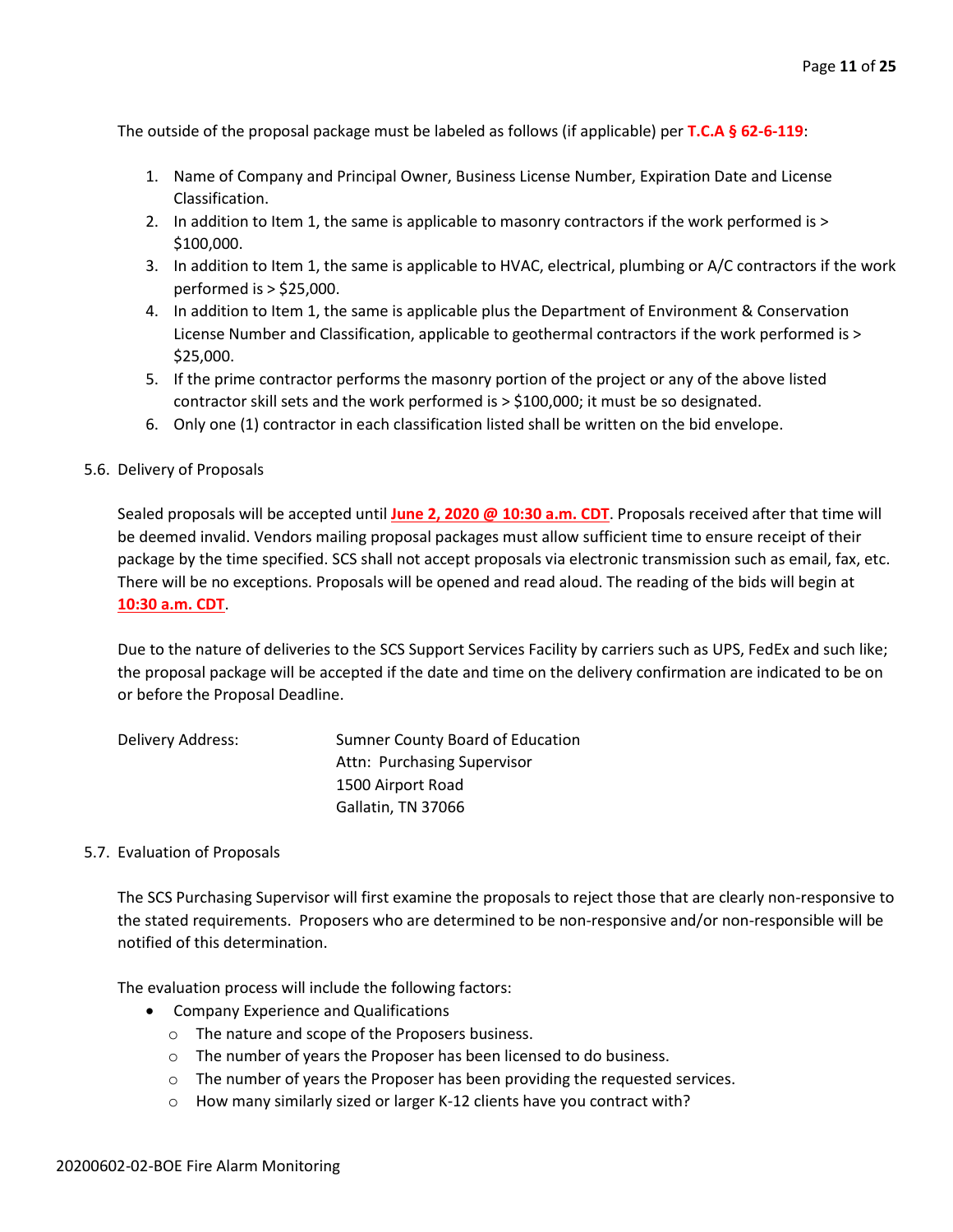- Compensation/Price Data
	- o Address all costs associated with performance of the contracted services.
- Past Performance and References
	- o Provided a minimum of three (3) client references for similar projects in size and scope successfully completed by Proposer within the last three (3) years. Attachment 6.3.
	- $\circ$  SCS may also consider other sources of pertinent past performance information, including the districts own experience with the Proposer.
- 5.8. Request for Clarification of Proposals

Requests for clarification of proposals shall be distributed by the Purchasing Supervisor in writing (or email).

#### 5.9. Protests

In the event that any interested party finds any part of the listed specifications, terms or conditions to be discrepant, incomplete or otherwise questionable in any respect; it shall be the responsibility of the concerned party to notify the SCS Purchasing Office of such matters immediately upon receipt of the RFP. All notifications must be sent to the Purchasing Supervisor via email at [purchasing@sumnerschools.org.](mailto:purchasing@sumnerschools.org)

Any actual or prospective Proposer who is aggrieved in connection with the RFP or award of a contract may protest to the Purchasing Supervisor and/or the Sumner County Board of Education at its regularly scheduled meeting.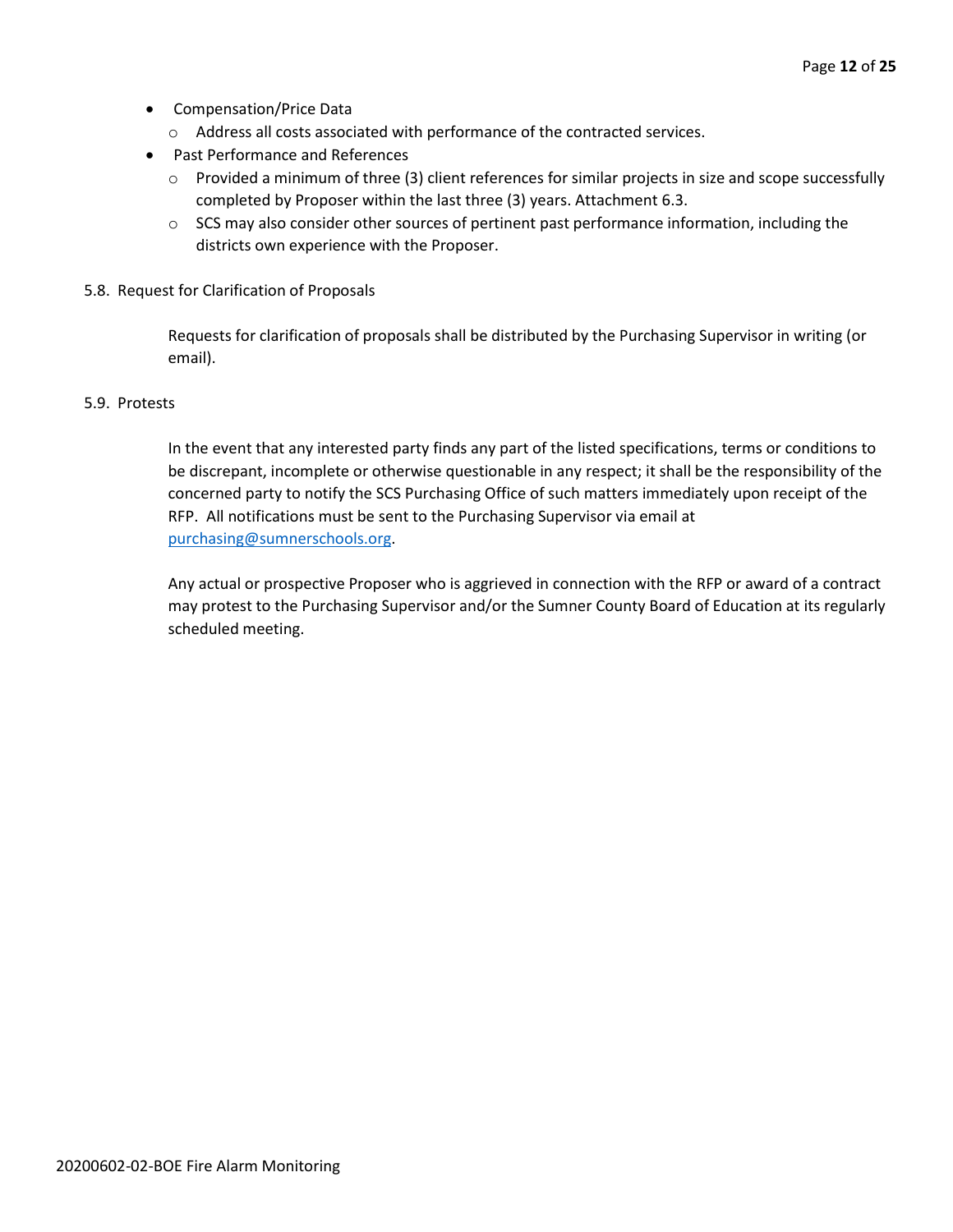#### **ATTACHMENT 6.1 - Contact Information**

| <b>Company Legal Name:</b>                 |                                                                                                                                  |
|--------------------------------------------|----------------------------------------------------------------------------------------------------------------------------------|
| <b>Company Official Address:</b>           |                                                                                                                                  |
|                                            |                                                                                                                                  |
| Company Web Site (URL):                    |                                                                                                                                  |
|                                            |                                                                                                                                  |
|                                            |                                                                                                                                  |
| Contact Person for project administration: |                                                                                                                                  |
|                                            |                                                                                                                                  |
|                                            |                                                                                                                                  |
|                                            |                                                                                                                                  |
|                                            | (office)                                                                                                                         |
|                                            |                                                                                                                                  |
|                                            | (mobile)<br><u> 1989 - Johann John Harry Harry Harry Harry Harry Harry Harry Harry Harry Harry Harry Harry Harry Harry Harry</u> |
|                                            |                                                                                                                                  |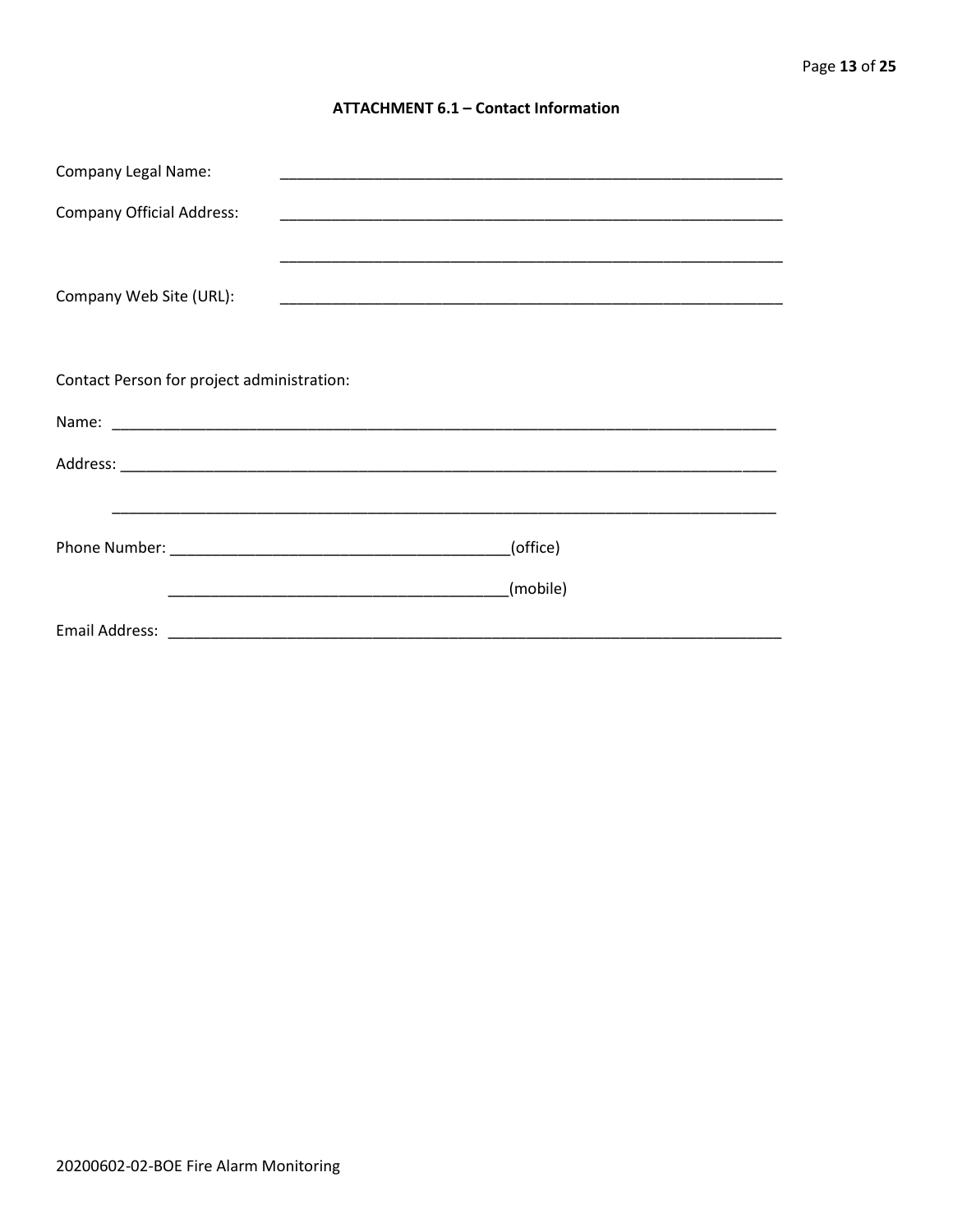

Attn: Purchasing Supervisor 1500 Airport Road Gallatin, TN 37066

#### **ATTACHMENT 6.2 – Bid Form/Certification 20200602-02-BOE Fire Alarm Monitoring**

Date \_\_\_\_\_\_\_\_\_\_\_\_\_\_\_\_\_\_\_\_\_\_\_\_\_\_\_\_\_\_\_\_

| <b>DESCRIPTION</b>                       | <b>COST PER LOCATION</b> |
|------------------------------------------|--------------------------|
| System Monitoring (Cooper Line/Fax Line) |                          |
| System Monitoring (Cell Dialer)          |                          |
| Reprogramming                            |                          |

By checking this box, Proposer agrees that SCS reserves the right to extend the terms, conditions and prices of this contract to other Institutions (such as State, Local and/or Public Agencies) who express an interest in participating in any contract that results from this RFP. Each of the piggyback Institutions will issue their own purchasing documents for the goods/service. Proposer agrees that SCS shall bear no responsibility or liability for any agreements between Proposer and the other Institution(s) who desire to exercise this option.

Authorized Signature Later and the set of the set of the set of the set of the set of the set of the set of the

Title \_\_\_\_\_\_\_\_\_\_\_\_\_\_\_\_\_\_\_\_\_\_\_\_\_\_\_\_\_\_\_\_\_\_\_\_\_\_\_\_\_\_\_\_\_\_\_\_\_\_\_\_\_\_\_\_\_\_\_\_\_\_\_\_\_\_\_\_\_\_\_\_\_

Printed Name \_\_\_\_\_\_\_\_\_\_\_\_\_\_\_\_\_\_\_\_\_\_\_\_\_\_\_\_\_\_\_\_\_\_\_\_\_\_\_\_\_\_\_\_\_\_\_\_\_\_\_\_\_\_\_\_\_\_\_\_\_\_\_\_\_

Vendor Legal Name \_\_\_\_\_\_\_\_\_\_\_\_\_\_\_\_\_\_\_\_\_\_\_\_\_\_\_\_\_\_\_\_\_\_\_\_\_\_\_\_\_\_\_\_\_\_\_\_\_\_\_\_\_\_\_\_\_\_\_\_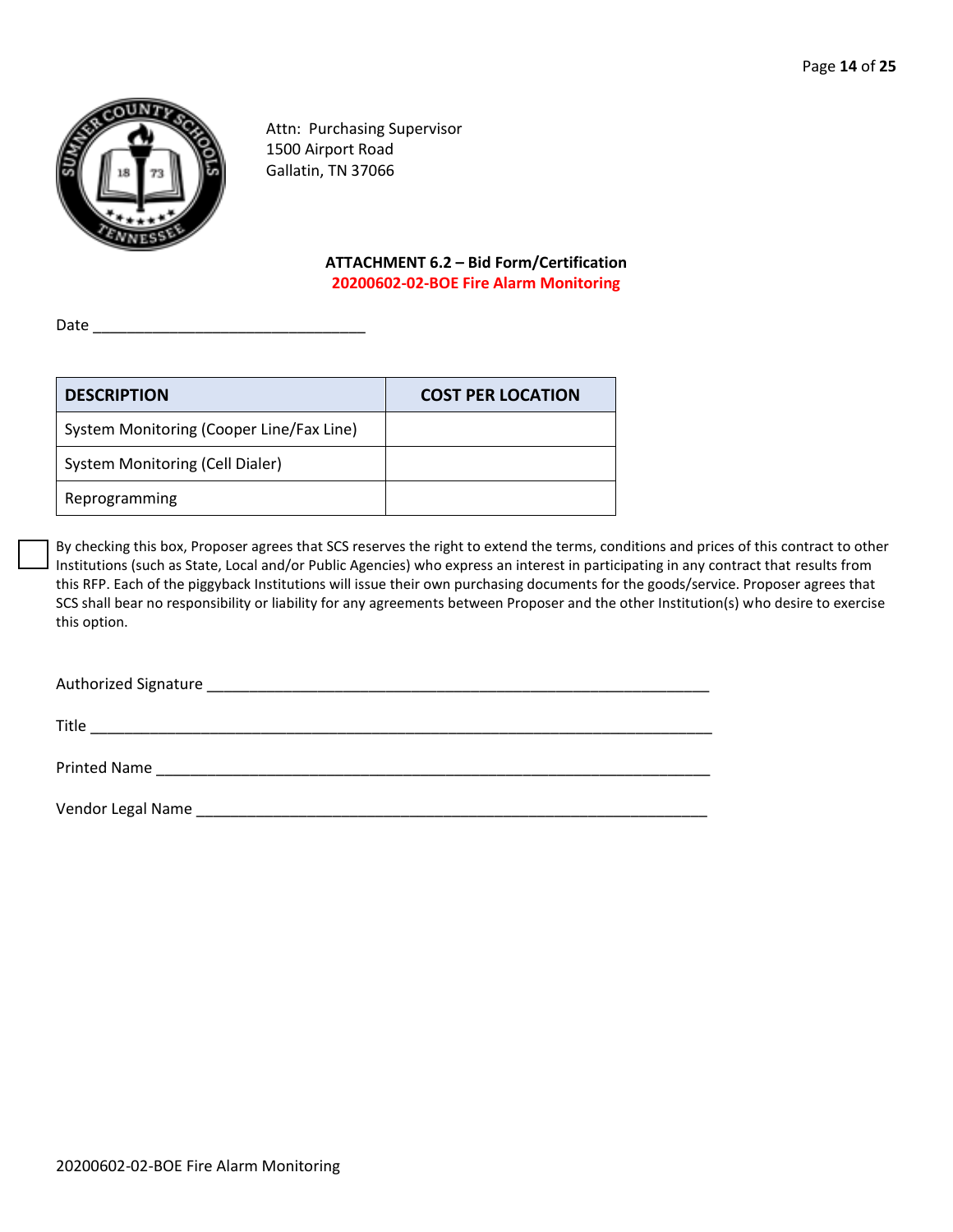### **ATTACHMENT 6.3 - References**

| 1. |                                    |  |
|----|------------------------------------|--|
|    |                                    |  |
|    |                                    |  |
|    |                                    |  |
|    |                                    |  |
|    |                                    |  |
| 2. |                                    |  |
|    |                                    |  |
|    |                                    |  |
|    |                                    |  |
|    |                                    |  |
|    |                                    |  |
|    |                                    |  |
| 3. |                                    |  |
|    |                                    |  |
|    |                                    |  |
|    |                                    |  |
|    |                                    |  |
|    |                                    |  |
|    | 4. Project Name/Location: ________ |  |
|    |                                    |  |
|    |                                    |  |
|    |                                    |  |

\*Proposers may copy this page and submit additional references.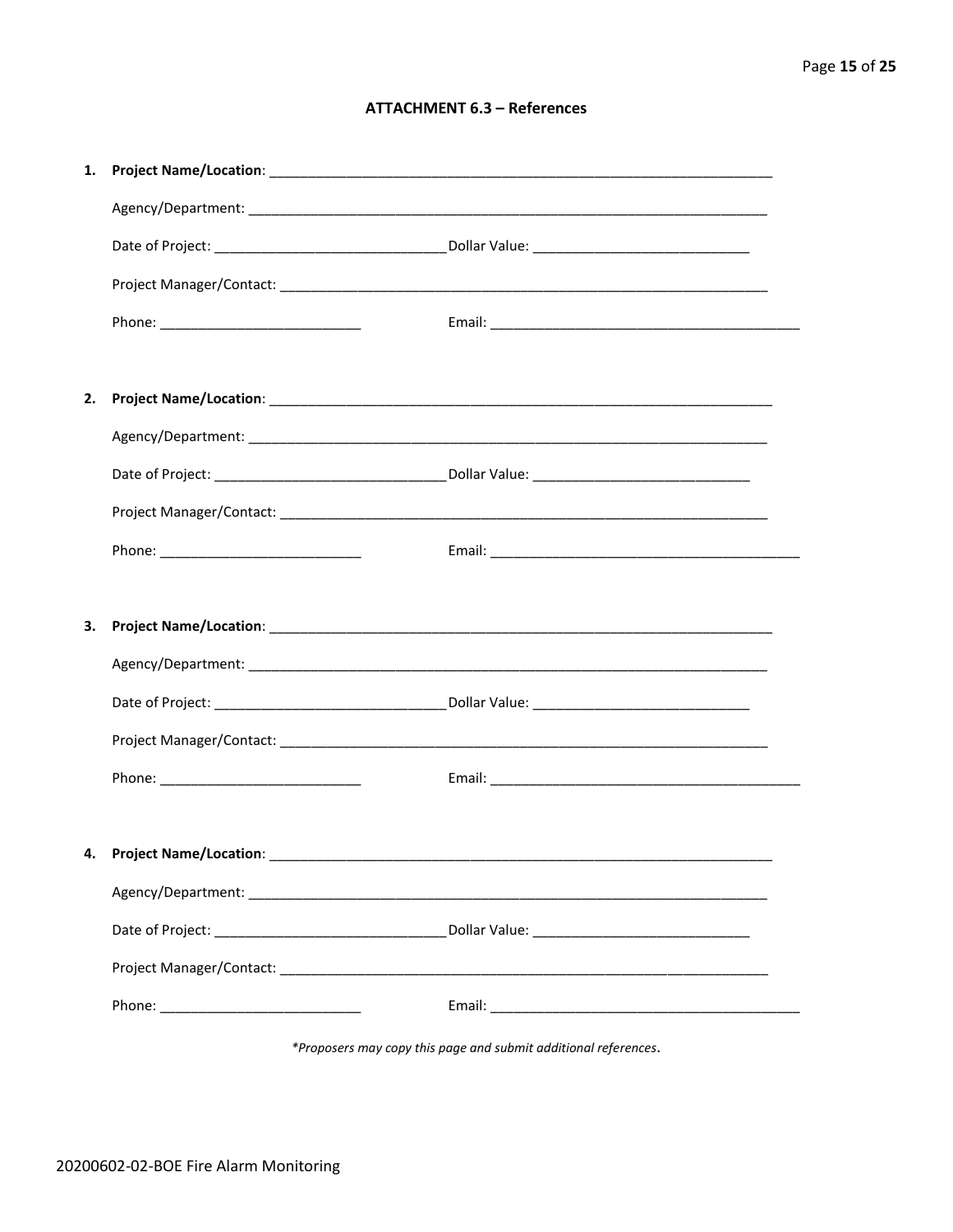#### **ATTACHMENT 6.4 – Certification Regarding Debarment or Suspension**

The prospective participant certifies, to the best of its knowledge and belief, that it and its principals:

- Are not presently debarred, suspended, proposed for debarment, declared ineligible or voluntarily excluded from participation in transactions under federal non-procurement programs by any federal department or agency;
- Have not, within the three-year period preceding the proposal, had one or more public transactions (federal, state or local) terminated for cause or default; and
- Are not presently indicated or otherwise criminally or civilly charged by a government entity (federal, state or local) and have not, within the three-year period preceding the bid, been convicted or had a civil judgement rendered against it:
	- $\circ$  For the commission of fraud or a criminal offense in connection with obtaining, attempting to obtain or performing a public transaction (federal, state or local) or a procurement contract under such a public transaction;
	- $\circ$  For the violation of federal or state antitrust statutes, including those proscribing price fixing between competitors, the allocation of customers between competitors, or bid rigging; or
	- $\circ$  For the commission of embezzlement, theft, forgery, bribery, falsification or destruction of records, making false statements, or receiving stolen property.

\_\_\_\_\_\_\_\_\_\_\_\_\_\_\_\_\_\_\_\_\_\_\_\_\_\_\_\_\_\_\_\_\_\_\_\_\_\_\_\_\_\_\_\_\_\_\_\_\_\_\_\_

I understand that a false statement on this certification may be grounds for the rejection of this proposal or the termination of the award. In addition, under 18 U.S.C. 1001, a false statement may result in a fine of up to \$10,000 or imprisonment for up to five years, or both.

Name of Participating Agency: \_\_\_\_\_\_\_\_\_\_\_\_\_\_\_\_\_\_\_\_\_\_\_\_\_\_\_\_\_\_\_\_\_\_\_\_\_\_\_\_\_\_\_\_\_\_\_\_\_\_\_\_\_\_\_\_\_\_\_\_

Name and Title of Authorized Representative: \_\_\_\_\_\_\_\_\_\_\_\_\_\_\_\_\_\_\_\_\_\_\_\_\_\_\_\_\_\_\_\_\_\_\_

Signature of Authorized Representative: \_\_\_\_\_\_\_\_\_\_\_\_\_\_\_\_\_\_\_\_\_\_\_\_\_\_\_\_\_\_\_\_\_\_\_\_\_\_\_\_\_\_\_\_\_\_\_\_\_\_\_\_

Date: \_\_\_\_\_\_\_\_\_\_\_\_\_\_\_\_\_\_\_\_\_\_\_\_\_\_\_\_

\_\_\_\_ I am unable to certify to the above statement. Attached is my explanation.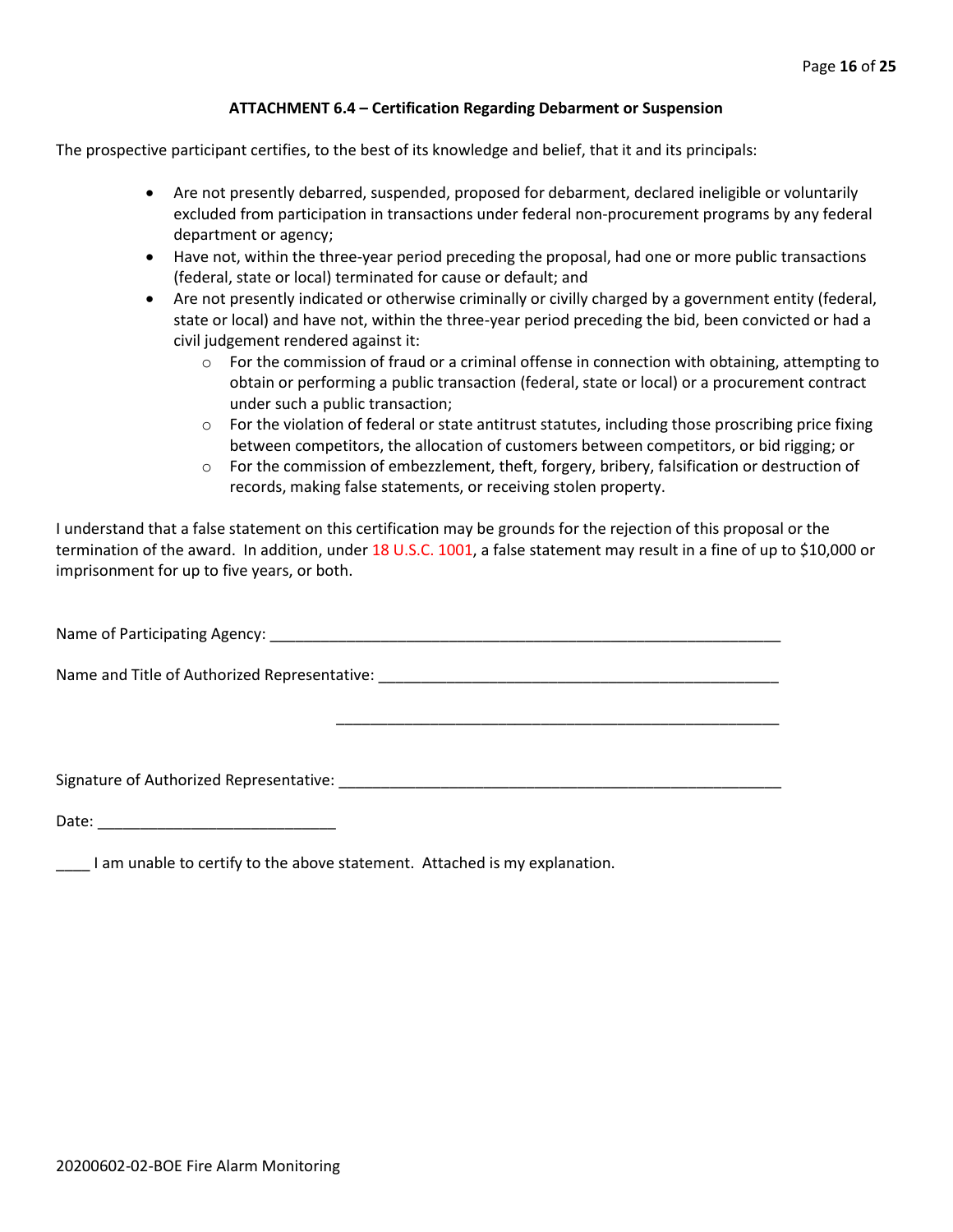#### **ATTACHMENT 6.5 – Condition of Submitting Proposal**

The undersigned Proposer has carefully examined all instructions, requirements, specifications, terms and conditions of the RFP and certifies:

- It is a reputable company regularly engaged in providing goods and/or services necessary to meet the requirements, specifications, terms and conditions of the RFP.
- All statements, information and representations prepared and submitted in response to the RFP are current, complete, true and accurate. Proposer acknowledges that the Sumner County Board of Education (SCS) will rely on such statements, information and representations in selecting the successful proposer(s).
- That the prices quoted shall be SCSs pricing for the products and/or service.
- It shall be bound by all statements, representations, warranties and guarantees made in its proposal.
- Proposer acknowledges that the contract may be canceled if any conflict of interest or appearance of a conflict of interest is discovered by SCS, in its sole discretion.
- All purchase orders must be duly authorized and executed by SCS and subject to the terms and conditions of the RFP.

| ADDRESS: |                                                                                                                      |
|----------|----------------------------------------------------------------------------------------------------------------------|
|          |                                                                                                                      |
| PHONE:   | (office)                                                                                                             |
|          | (mobile)                                                                                                             |
| EMAIL:   | <u> 2000 - 2000 - 2000 - 2000 - 2000 - 2000 - 2000 - 2000 - 2000 - 2000 - 2000 - 2000 - 2000 - 2000 - 2000 - 200</u> |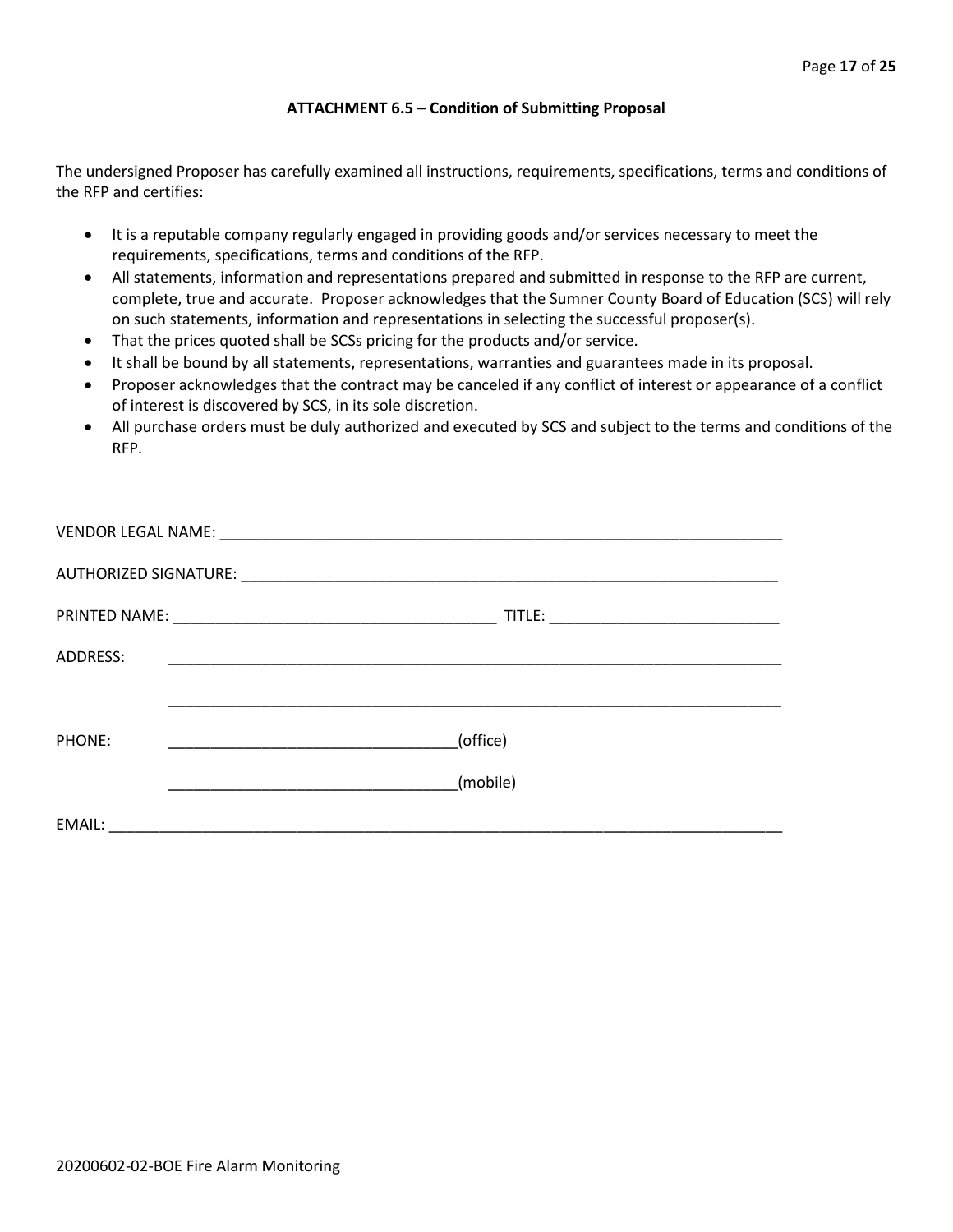#### **ATTACHMENT 6.6 – Statement of Non-Collusion**

The undersigned affirms that they are duly authorized to execute this contract, that this company, corporation, firm, partnership or individual has not prepared this proposal in collusion with any other respondent, and that the contents of this proposal as to prices, terms or conditions of said proposal have not been communicated by the undersigned nor by any employee or agent to any other person engaged in this type of business prior to the official opening of this proposal.

| Address: |          |
|----------|----------|
|          | (office) |
|          |          |
|          |          |
|          |          |
|          |          |
|          |          |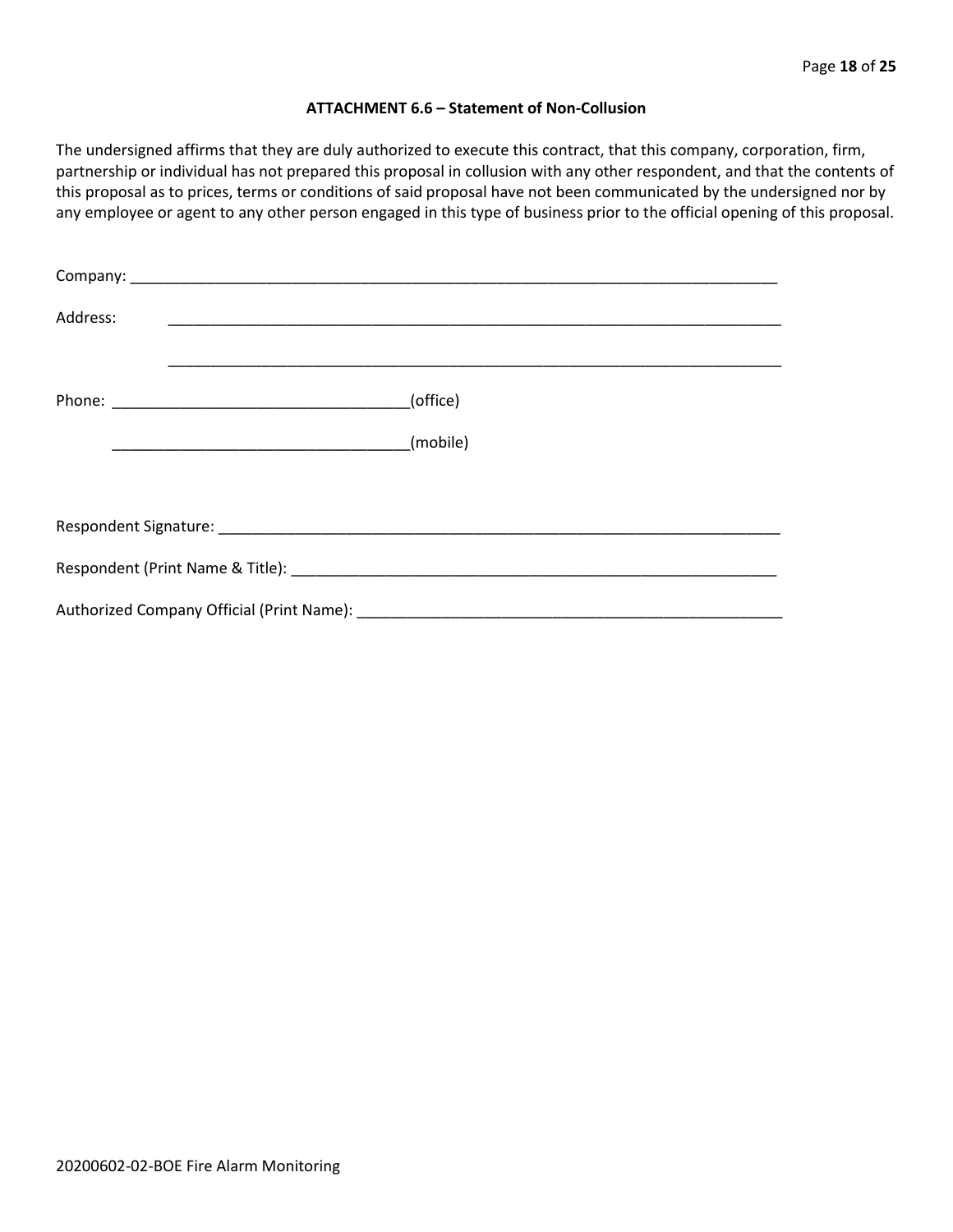#### **ATTACHMENT 6.7 – Attestation Re Personnel**

# **ATTESTATION RE PERSONNEL USED IN CONTRACT PERFORMANCE**

| CONTRACTOR LEGAL ENTITY NAME:                                          |  |
|------------------------------------------------------------------------|--|
| FEDERAL EMPLOYER IDENTIFICATION NUMBER:<br>(or Social Security Number) |  |

**The Contractor, identified above, does hereby attest, certify, warrant and assure that the Contractor shall not knowingly utilize the services of an illegal immigrant in the performance of this Contract and shall not knowingly utilize the services of any subcontractor who will utilize the services of an illegal immigrant in the performance of this Contract, T.C.A. § 12-3-309.**

SIGNATURE & DATE:

*NOTICE: This attestation MUST be signed by an individual empowered to contractually bind the Contractor.*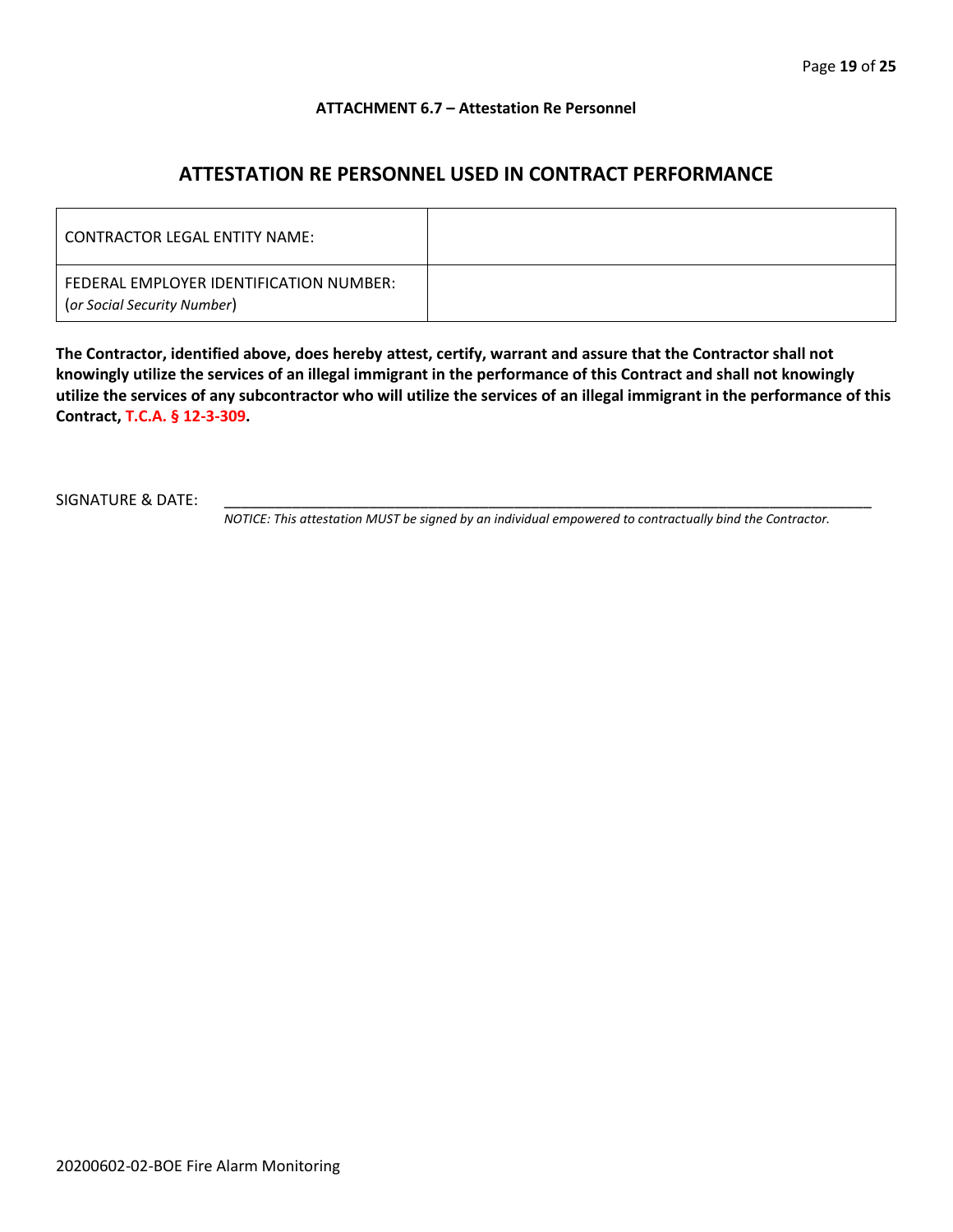#### **ATTACHMENT 6.8 – Drug Free Workplace Affidavit**

The Sumner County Board of Education is committed to maintaining a safe and productive work environment for its employees and to providing high quality service to its citizens. The goal of this policy is for Sumner County Board of Education employees and contractors to remain, or become and remain, drug-free. Abuse and dependency on alcohol and/or drugs can seriously affect the health of employees, contractors and citizens, jeopardize personal safety, impact the safety of others and impair job performance.

STATE OF

**COUNTY OF** \_\_\_\_\_\_\_\_\_\_\_\_\_\_\_\_\_\_\_\_\_\_\_\_\_\_\_\_\_\_\_\_\_

The undersigned, principal officer of

an employer of five (5) or more employees contracting with Sumner County Board of Education to provide goods or services, hereby states under oath as follows:

- 1. The undersigned is a principal officer of (hereinafter referred to as the "Company") and is duly authorized to execute this Affidavit on behalf of the Company.
- 2. The Company submits this Affidavit pursuant to **T.C.A. § 50-9-113**, which requires each employer with no less than five (5) employees receiving pay who contracts with the state and any local government to provide contracted services to submit an affidavit stating that such employer has a drug-free workplace program that complies with Title 50, Chapter 9 of the *Tennessee Code Annotated*.
- 3. The Company is in compliance with **T.C.A. § 50-9-113** and all applicable Federal Laws, Rules and Regulations requiring a drug-free workplace program.

Further affiant saith not.

| Principal Officer: |  |
|--------------------|--|
|                    |  |
| <b>STATE OF</b>    |  |

**COUNTY OF** \_\_\_\_\_\_\_\_\_\_\_\_\_\_\_\_\_\_\_\_\_\_\_\_\_\_\_\_\_\_\_\_\_\_

\_\_\_\_\_\_\_\_\_\_\_\_\_\_\_\_\_\_\_\_\_\_\_\_\_\_\_\_\_\_\_\_\_\_\_\_\_\_\_\_\_\_\_\_\_\_\_\_

Before me personally appeared \_\_\_\_\_\_\_\_\_\_\_\_\_\_\_\_\_\_\_\_\_\_\_\_\_\_\_\_\_\_\_\_\_\_\_\_\_\_\_\_\_\_\_\_\_\_\_\_\_\_\_\_\_\_\_\_\_\_\_\_\_\_, with whom I am personally acquainted (or proved to me on the basis of satisfactory evidence) and who acknowledged that such person executed the foregoing affidavit for the purposes therein contained.

Witness my hand and seal at office this \_\_\_\_\_\_\_\_\_\_\_\_\_ day of \_\_\_\_\_\_\_\_\_\_\_\_\_\_\_\_\_\_\_\_\_, 20\_\_\_\_.

Notary Public

My commission expires: \_\_\_\_\_\_\_\_\_\_\_\_\_\_\_\_\_\_\_\_\_\_\_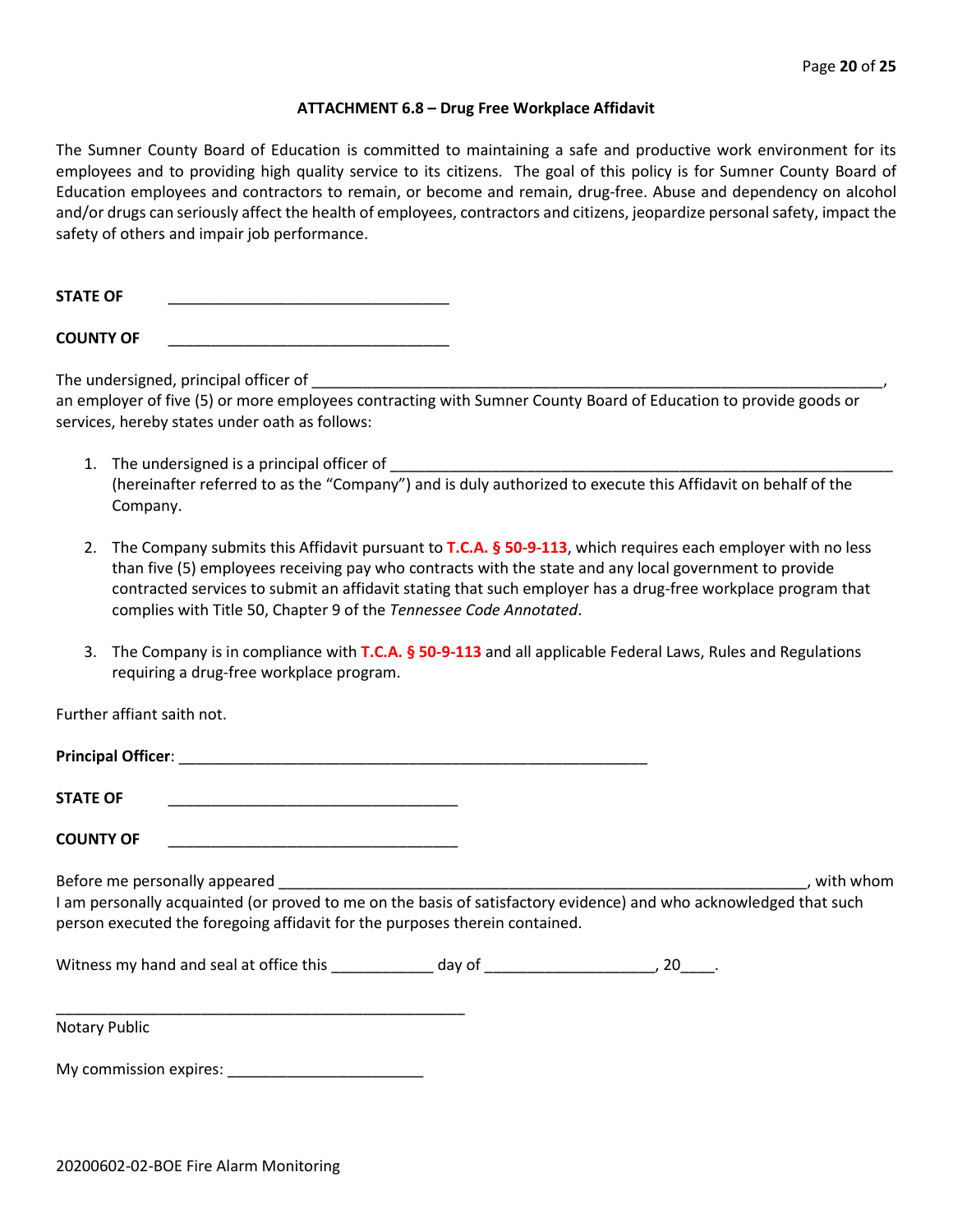#### **ATTACHMENT 6.9 – W9**

| N                                                                                                                                                                                                                                                                                                                                                                                                                                                                                                                                                                                                                                                                                                                                                                                                                                                                           | <b>Request for Taxpayer</b><br>(Rev. December 2014)<br><b>Identification Number and Certification</b><br>Department of the Treasury<br>Internal Revenue Service<br>1 Name (as shown on your income tax return). Name is required on this line; do not leave this line blank.<br>2 Business name/disregarded entity name, if different from above                                                                                                                                                                                                                                                                                                                                                                                                |                                                                                                                                                                                                                                                                                                                                                                                                                                                                                                                                                                                                                                                                                                                                                                                                                                                                                                                                                                                                                                                                                                                                                                                                                                                                                                                                     |                                                                                                                                                                            |                            |    |  |                                                                           | Give Form to the<br>requester. Do not<br>send to the IRS.                                                                                                                                                                    |  |  |  |  |  |
|-----------------------------------------------------------------------------------------------------------------------------------------------------------------------------------------------------------------------------------------------------------------------------------------------------------------------------------------------------------------------------------------------------------------------------------------------------------------------------------------------------------------------------------------------------------------------------------------------------------------------------------------------------------------------------------------------------------------------------------------------------------------------------------------------------------------------------------------------------------------------------|-------------------------------------------------------------------------------------------------------------------------------------------------------------------------------------------------------------------------------------------------------------------------------------------------------------------------------------------------------------------------------------------------------------------------------------------------------------------------------------------------------------------------------------------------------------------------------------------------------------------------------------------------------------------------------------------------------------------------------------------------|-------------------------------------------------------------------------------------------------------------------------------------------------------------------------------------------------------------------------------------------------------------------------------------------------------------------------------------------------------------------------------------------------------------------------------------------------------------------------------------------------------------------------------------------------------------------------------------------------------------------------------------------------------------------------------------------------------------------------------------------------------------------------------------------------------------------------------------------------------------------------------------------------------------------------------------------------------------------------------------------------------------------------------------------------------------------------------------------------------------------------------------------------------------------------------------------------------------------------------------------------------------------------------------------------------------------------------------|----------------------------------------------------------------------------------------------------------------------------------------------------------------------------|----------------------------|----|--|---------------------------------------------------------------------------|------------------------------------------------------------------------------------------------------------------------------------------------------------------------------------------------------------------------------|--|--|--|--|--|
| Specific Instructions on page<br>Print or type<br>See                                                                                                                                                                                                                                                                                                                                                                                                                                                                                                                                                                                                                                                                                                                                                                                                                       | 3 Check appropriate box for federal tax classification; check only one of the following seven boxes:<br>C Corporation<br>S Corporation Partnership<br>Trust/estate<br>Individual/sole proprietor or<br>single-member LLC<br>Limited liability company. Enter the tax classification (C=C corporation, S=S corporation, P=partnership) ▶<br>Note. For a single-member LLC that is disregarded, do not check LLC; check the appropriate box in the line above for<br>the tax classification of the single-member owner.<br>code (if any)<br>Other (see instructions) ▶<br>5 Address (number, street, and apt. or suite no.)<br>Requester's name and address (optional)<br>6 City, state, and ZIP code<br>7 List account number(s) here (optional) |                                                                                                                                                                                                                                                                                                                                                                                                                                                                                                                                                                                                                                                                                                                                                                                                                                                                                                                                                                                                                                                                                                                                                                                                                                                                                                                                     |                                                                                                                                                                            |                            |    |  |                                                                           | 4 Exemptions (codes apply only to<br>certain entities, not individuals; see<br>instructions on page 3):<br>Exempt payee code (if any)<br>Exemption from FATCA reporting<br>(Applies to accounts maintained outside the U.S.) |  |  |  |  |  |
|                                                                                                                                                                                                                                                                                                                                                                                                                                                                                                                                                                                                                                                                                                                                                                                                                                                                             |                                                                                                                                                                                                                                                                                                                                                                                                                                                                                                                                                                                                                                                                                                                                                 |                                                                                                                                                                                                                                                                                                                                                                                                                                                                                                                                                                                                                                                                                                                                                                                                                                                                                                                                                                                                                                                                                                                                                                                                                                                                                                                                     |                                                                                                                                                                            |                            |    |  |                                                                           |                                                                                                                                                                                                                              |  |  |  |  |  |
| Part I                                                                                                                                                                                                                                                                                                                                                                                                                                                                                                                                                                                                                                                                                                                                                                                                                                                                      | TIN on page 3.<br>guidelines on whose number to enter.                                                                                                                                                                                                                                                                                                                                                                                                                                                                                                                                                                                                                                                                                          | <b>Taxpayer Identification Number (TIN)</b><br>Enter your TIN in the appropriate box. The TIN provided must match the name given on line 1 to avoid<br>backup withholding. For individuals, this is generally your social security number (SSN). However, for a<br>resident alien, sole proprietor, or disregarded entity, see the Part I instructions on page 3. For other<br>entities, it is your employer identification number (EIN). If you do not have a number, see How to get a<br>Note. If the account is in more than one name, see the instructions for line 1 and the chart on page 4 for                                                                                                                                                                                                                                                                                                                                                                                                                                                                                                                                                                                                                                                                                                                               |                                                                                                                                                                            |                            | or |  | Social security number<br>-<br><b>Employer identification number</b><br>- |                                                                                                                                                                                                                              |  |  |  |  |  |
|                                                                                                                                                                                                                                                                                                                                                                                                                                                                                                                                                                                                                                                                                                                                                                                                                                                                             |                                                                                                                                                                                                                                                                                                                                                                                                                                                                                                                                                                                                                                                                                                                                                 |                                                                                                                                                                                                                                                                                                                                                                                                                                                                                                                                                                                                                                                                                                                                                                                                                                                                                                                                                                                                                                                                                                                                                                                                                                                                                                                                     |                                                                                                                                                                            |                            |    |  |                                                                           |                                                                                                                                                                                                                              |  |  |  |  |  |
| Part II                                                                                                                                                                                                                                                                                                                                                                                                                                                                                                                                                                                                                                                                                                                                                                                                                                                                     | <b>Certification</b><br>Under penalties of perjury, I certify that:                                                                                                                                                                                                                                                                                                                                                                                                                                                                                                                                                                                                                                                                             |                                                                                                                                                                                                                                                                                                                                                                                                                                                                                                                                                                                                                                                                                                                                                                                                                                                                                                                                                                                                                                                                                                                                                                                                                                                                                                                                     |                                                                                                                                                                            |                            |    |  |                                                                           |                                                                                                                                                                                                                              |  |  |  |  |  |
|                                                                                                                                                                                                                                                                                                                                                                                                                                                                                                                                                                                                                                                                                                                                                                                                                                                                             | instructions on page 3.                                                                                                                                                                                                                                                                                                                                                                                                                                                                                                                                                                                                                                                                                                                         | 1. The number shown on this form is my correct taxpayer identification number (or I am waiting for a number to be issued to me); and<br>2. I am not subject to backup withholding because: (a) I am exempt from backup withholding, or (b) I have not been notified by the Internal Revenue<br>Service (IRS) that I am subject to backup withholding as a result of a failure to report all interest or dividends, or (c) the IRS has notified me that I am<br>no longer subject to backup withholding; and<br>3. I am a U.S. citizen or other U.S. person (defined below); and<br>4. The FATCA code(s) entered on this form (if any) indicating that I am exempt from FATCA reporting is correct.<br>Certification instructions. You must cross out item 2 above if you have been notified by the IRS that you are currently subject to backup withholding<br>because you have failed to report all interest and dividends on your tax return. For real estate transactions, item 2 does not apply. For mortgage<br>interest paid, acquisition or abandonment of secured property, cancellation of debt, contributions to an individual retirement arrangement (IRA), and<br>generally, payments other than interest and dividends, you are not required to sign the certification, but you must provide your correct TIN. See the |                                                                                                                                                                            |                            |    |  |                                                                           |                                                                                                                                                                                                                              |  |  |  |  |  |
| Sign<br>Here                                                                                                                                                                                                                                                                                                                                                                                                                                                                                                                                                                                                                                                                                                                                                                                                                                                                | Signature of                                                                                                                                                                                                                                                                                                                                                                                                                                                                                                                                                                                                                                                                                                                                    |                                                                                                                                                                                                                                                                                                                                                                                                                                                                                                                                                                                                                                                                                                                                                                                                                                                                                                                                                                                                                                                                                                                                                                                                                                                                                                                                     |                                                                                                                                                                            |                            |    |  |                                                                           |                                                                                                                                                                                                                              |  |  |  |  |  |
|                                                                                                                                                                                                                                                                                                                                                                                                                                                                                                                                                                                                                                                                                                                                                                                                                                                                             | U.S. person ▶<br><b>General Instructions</b>                                                                                                                                                                                                                                                                                                                                                                                                                                                                                                                                                                                                                                                                                                    | Section references are to the Internal Revenue Code unless otherwise noted.                                                                                                                                                                                                                                                                                                                                                                                                                                                                                                                                                                                                                                                                                                                                                                                                                                                                                                                                                                                                                                                                                                                                                                                                                                                         | · Form 1098 (home mortgage interest), 1098-E (student loan interest), 1098-T<br>(tuition)<br>· Form 1099-C (canceled debt)                                                 | Date $\blacktriangleright$ |    |  |                                                                           |                                                                                                                                                                                                                              |  |  |  |  |  |
| Future developments. Information about developments affecting Form W-9 (such<br>as legislation enacted after we release it) is at www.irs.gov/fw9.<br><b>Purpose of Form</b>                                                                                                                                                                                                                                                                                                                                                                                                                                                                                                                                                                                                                                                                                                |                                                                                                                                                                                                                                                                                                                                                                                                                                                                                                                                                                                                                                                                                                                                                 |                                                                                                                                                                                                                                                                                                                                                                                                                                                                                                                                                                                                                                                                                                                                                                                                                                                                                                                                                                                                                                                                                                                                                                                                                                                                                                                                     | . Form 1099-A (acquisition or abandonment of secured property)<br>Use Form W-9 only if you are a U.S. person (including a resident alien), to<br>provide your correct TIN. |                            |    |  |                                                                           |                                                                                                                                                                                                                              |  |  |  |  |  |
| An individual or entity (Form W-9 requester) who is required to file an information<br>return with the IRS must obtain your correct taxpayer identification number (TIN)<br>which may be your social security number (SSN), individual taxpayer identification<br>number (ITIN), adoption taxpayer identification number (ATIN), or employer<br>identification number (EIN), to report on an information return the amount paid to<br>you, or other amount reportable on an information return. Examples of information<br>returns include, but are not limited to, the following:<br>· Form 1099-INT (interest earned or paid)<br>. Form 1099-DIV (dividends, including those from stocks or mutual funds)<br>* Form 1099-MISC (various types of income, prizes, awards, or gross proceeds)<br>. Form 1099-B (stock or mutual fund sales and certain other transactions by |                                                                                                                                                                                                                                                                                                                                                                                                                                                                                                                                                                                                                                                                                                                                                 | If you do not return Form W-9 to the requester with a TIN, you might be subject<br>to backup withholding. See What is backup withholding? on page 2.<br>By signing the filled-out form, you:<br>1. Certify that the TIN you are giving is correct (or you are waiting for a number<br>to be issued).<br>2. Certify that you are not subject to backup withholding, or<br>3. Claim exemption from backup withholding if you are a U.S. exempt payee. If<br>applicable, you are also certifying that as a U.S. person, your allocable share of<br>any partnership income from a U.S. trade or business is not subject to the<br>withholding tax on foreign partners' share of effectively connected income, and<br>4. Certify that FATCA code(s) entered on this form (if any) indicating that you are                                                                                                                                                                                                                                                                                                                                                                                                                                                                                                                                |                                                                                                                                                                            |                            |    |  |                                                                           |                                                                                                                                                                                                                              |  |  |  |  |  |
| brokers)                                                                                                                                                                                                                                                                                                                                                                                                                                                                                                                                                                                                                                                                                                                                                                                                                                                                    | · Form 1099-S (proceeds from real estate transactions)<br>. Form 1099-K (merchant card and third party network transactions)                                                                                                                                                                                                                                                                                                                                                                                                                                                                                                                                                                                                                    | exempt from the FATCA reporting, is correct. See What is FATCA reporting? on<br>page 2 for further information.                                                                                                                                                                                                                                                                                                                                                                                                                                                                                                                                                                                                                                                                                                                                                                                                                                                                                                                                                                                                                                                                                                                                                                                                                     |                                                                                                                                                                            |                            |    |  |                                                                           |                                                                                                                                                                                                                              |  |  |  |  |  |

Cat. No. 10231X

Form **W-9** (Rev. 12-2014)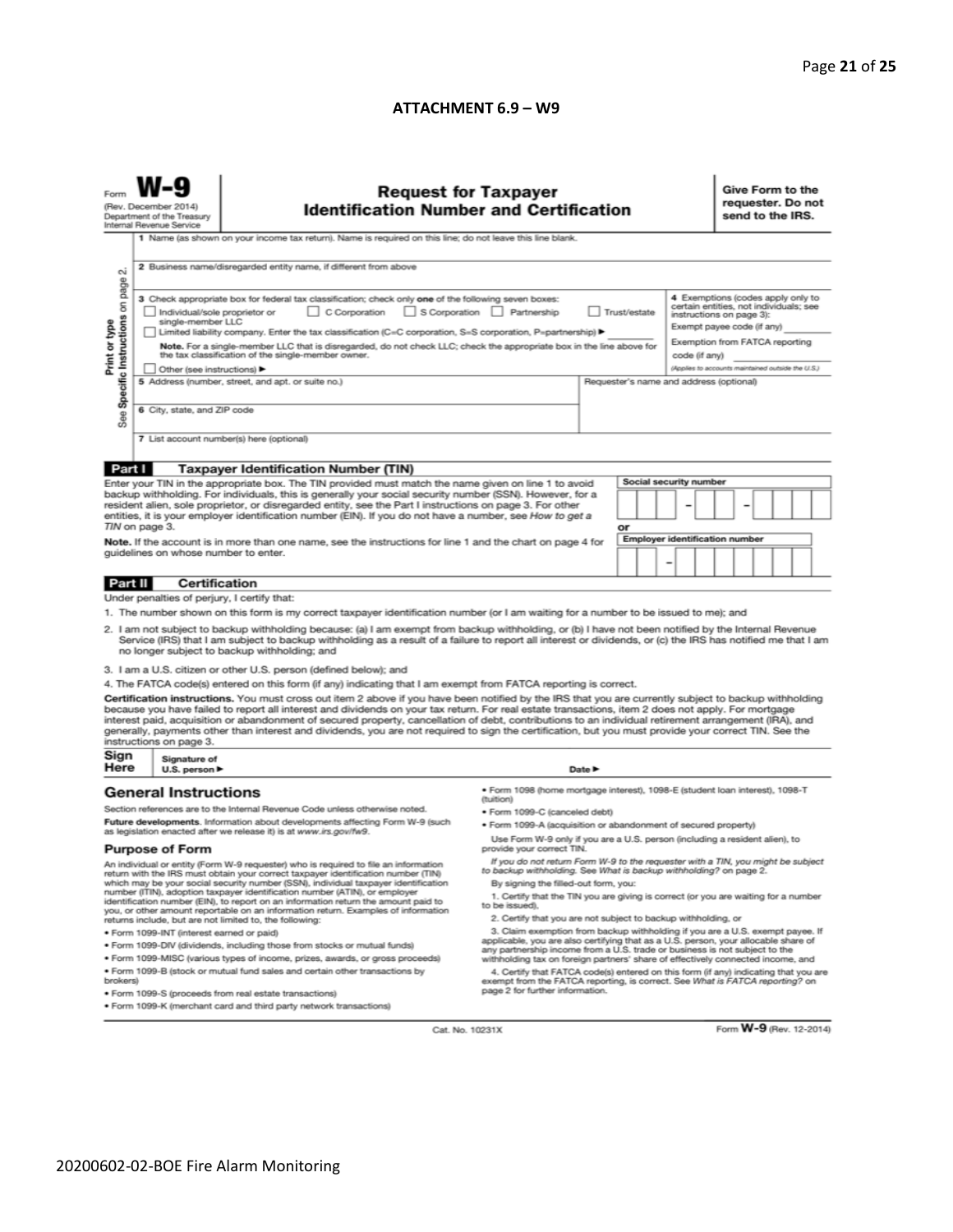#### **ATTACHMENT 6.10 – Standard Terms & Conditions SUMNER COUNTY BOARD OF EDUCATION (SCS)**

#### **1. PREPARATION AND SUBMISSION OF BID.**

- **a.** Failure to examine any drawings**,** specifications, or instructions will be at the proposer's risk. Any deviation from the stated terms, conditions and specifications must be coordinated with and approved in writing by the SCS Purchasing Supervisor.
- **b.** RFP/ITB SUBMITTAL / SIGNATURE: Proposal shall give the full name and business address of the bidder. If the proposer is a corporation, the name shall be stated as it is in the corporate charter. Proposals must be signed in ink by the proposer's authorized agent. Unsigned proposals will be rejected. Proposals are to be sealed and the outside of the envelope is to reference the RFP/ITB number. The person signing the proposal must show their title, and if requested by the institution, must furnish satisfactory proof of his or her authority to bind his or her company in contract. Proposer understands that by submitting a proposal with an authorized signature, it shall constitute an offer to SCS. Proposals must be typewritten or in ink; otherwise they may not be considered. Purchase orders will be issued to the firm name appearing on the W9. Electronic submissions via email, fax, etc. shall not be accepted.
- **c.** SCS is not responsible for any costs incurred by any vendor pursuant to the RFP/ITB. The vendor shall be responsible for all costs incurred in connection with the preparation and submission of its proposal.
- **d.** All proposers must be in compliance with T.C.A. § 62-6-119 at the time of proposal submission and provide evidence of compliance with the applicable provisions of the chapter before such proposal may be considered.
- **e.** Proposals are to be received in the location designated in the RFP/ITB no later than the specified date and time. Late submissions will NOT be opened or considered.
- **f.** No erasures permitted. Errors may be crossed out and corrections printed in ink or typewritten adjacent to error and must be initialed in ink by person signing the proposal.
- **g.** Specifications: Reference to available specifications shall be sufficient to make the terms of the specifications binding on the proposer. The use of the name of a manufacturer, or any special brand or make in describing an item does not restrict the proposer to that manufacturer or specific article, unless specifically stated. Comparable products of other manufacturers will be considered if proof of compatibility is contained in the proposal. Proposers are required to notify SCSs Purchasing Supervisor whenever specifications/procedures are not perceived to be fair and open. The articles on which the proposal is submitted must be equal or superior to that specified. Informative and Descriptive Literature: The proposer must show brand or trade names of the articles proposed, when applicable. It shall be the responsibility of the proposer, including proposer's whose product is referenced, to furnish with the proposer such specifications, catalog pages, brochures or other data as will provide an adequate basis for determining the quality and functional capabilities of the product offered. Failure to provide this data may be considered valid justification for rejection of proposer.
- **h.** Samples: Samples of items when called for, must be furnished free of expense, and if not destroyed will, upon proposer's request within ten (10) days of RFP/ITB opening, be returned at the proposer's expense. Each sample must be labeled with the proposer's name, manufacturer's brand name and number, RFP/ITB number and item reference.
- **i.** Time of Performance: The number of calendar days in which delivery is to be made after receipt of order shall be stated in the RFP/ITB and may be a factor in making an award, price notwithstanding. If no delivery time is stated in the bid, bidder agrees that delivery is to be made within two weeks (10 business days) of order.
- **j.** Transportation and delivery charges should be included in the price and be fully prepaid by the vendor to the destination specified in the RFP/ITB. Proposal prices shall include delivery of all items F.O.B. destination.
- **k.** New materials and supplies must be delivered unless otherwise specifically stated in the RFP/ITB.
- **l.** Alternate/multiple bids will not be considered unless specifically called for in the RFP/ITB.
- **m.** Only proposals submitted on RFP/ITB forms furnished by SCS will be considered.
- n. By signing this RFP/ITB where indicated, the proposer agrees to strictly abide by all applicable local, state and federal statutes and regulations. The proposer further certifies that this proposer is made without collusion or fraud.
- **o.** Error in Proposal. In case of error in the extension of prices in the proposal, the unit price will govern. Late submissions will NOT be opened or considered. Proposers are cautioned to verify their proposals before submission, as amendments received after the RFP/ITB deadline will not be considered. No proposals shall be altered, amended or withdrawn after opening. After proposal opening, a proposer may withdraw a proposal only when there is obvious clerical error such as a misplaced decimal point, or when enforcement of the proposal would impose unconscionable hardship due to an error in the proposal resulting in a quotation substantially below the other proposals received. Proposal withdrawals will be considered only upon written request of the proposer.
- **2. OPEN RECORDS.** In order to comply with the provisions of the Tennessee Open Records Act, all proposals will be publicly opened and are subject to public inspection after the award upon written request. Proposers may be present at RFP/ITB opening. Summary information will be posted the SCS website, www.sumnerschools.org under the Invitation to Bid link.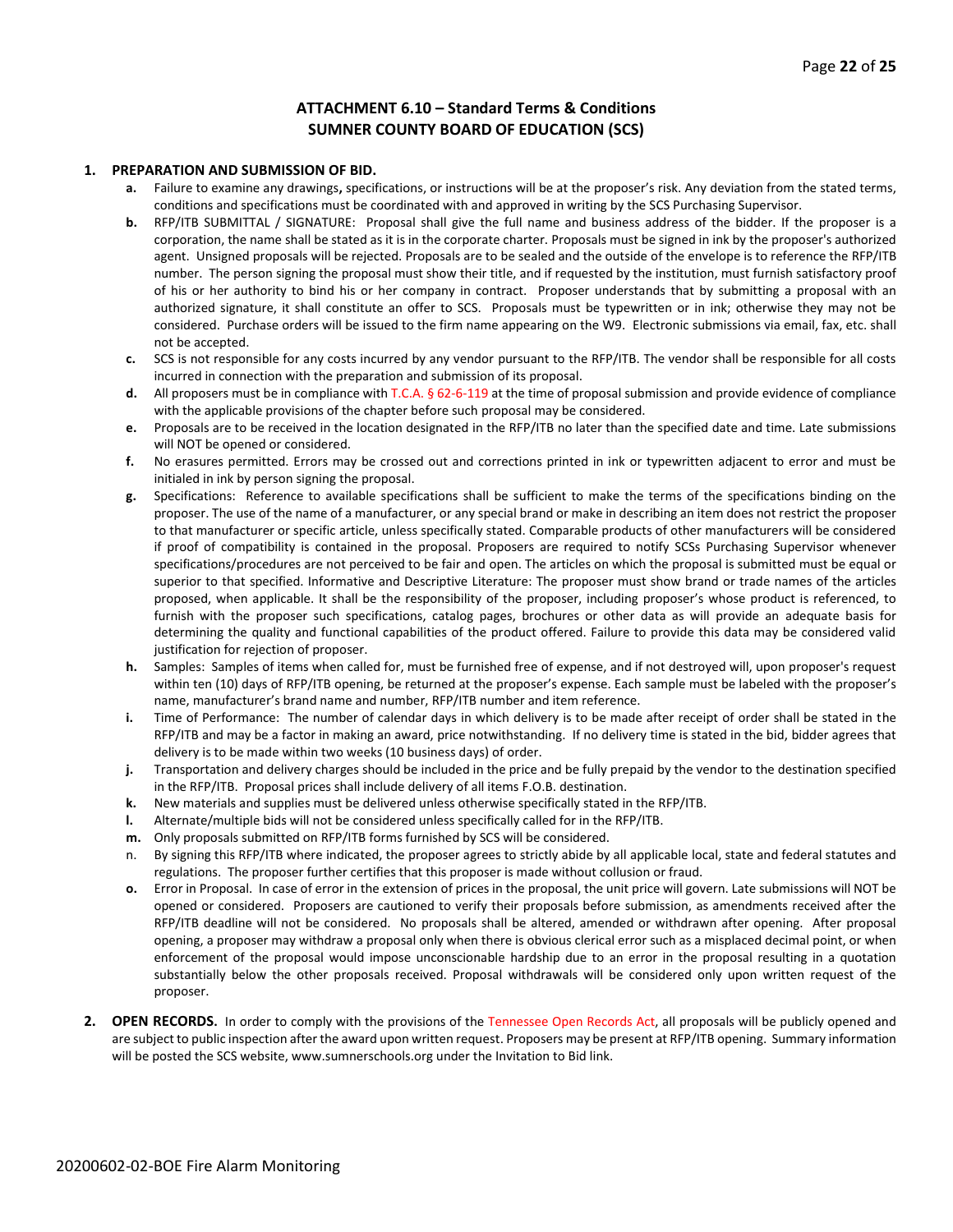- **3. ACCEPTANCE AND AWARD.** SCS reserves the right to reject any and all proposals and to waive any informality in proposals and, unless otherwise specified by the proposer to accept any item in the proposal. Action to reject all proposals shall be taken for unreasonably high prices, errors in the proposal documents, cessation of need, unavailability of funds, or any other reason approved by SCS.
	- a. Contracts and purchases will be made with the lowest, responsive, responsible, qualified proposer. The quality of the articles to be supplied, their conformity with the specifications, their suitability to the requirements of the Institution, cash discount offered, and the delivery terms will be taken into consideration.
	- b. Any deviation from these stated terms, specifications and conditions must be coordinated with and approved in writing by the Purchasing Supervisor.
	- c. Prices quoted on the response (if any) are to be considered firm and binding until the said equipment, supplies or services are in the possession of SCS.
	- d. SCS reserves the right to order more or less than the quantity listed in the proposal.
	- e. If a proposer fails to state a time within which a proposal must be accepted, it is understood and agreed that SCS shall have ninety (90) days to accept.
	- f. No purchase or contract is authorized or valid until the issuance of a SCS purchase order in accordance with SCS policy. No SCS employee is authorized to purchase equipment, supplies or services prior to the issuance of such a purchase order.
	- g. The contract may not be assigned without written SCS consent.
	- h. If the appropriate space is marked on the RFP/ITB, other Institutions (such as State, Local and/or Public Agencies) may purchase off the contract during the same period as SCS.
	- i. The awarded proposer will be required to post a performance and payment bond in the amount of 25% of the contract price if it exceeds \$100,000 as stated by T.C.A. §12-4-201.
	- j. If the project cost is in excess of \$25,000 a performance bond must be secured by the requesting part in an amount equal to the market improvement value.
	- k. By submission of this bid and signature thereof, the Bidder acknowledges compliance with the provisions of Public Chapter No. 587 / Senate Bill No. 2048 (Employee Background Check). The Bidder further agrees to submit a formal certification thereof prior to commencing work.
- **4. PAYMENT**. Payment terms must be specified in the proposal, including any discounts for early payment. Partial payments will not be approved unless justification for such payment can be shown. Terms will be NET 30 days. Payment will not be made until the conditions and specifications of the RFP/ITB are inspected and approved as conforming by persons appointed by SCS.
- **5. DEFAULT OF SELECTED VENDOR.** In case of vendor default, SCS may procure the articles or services from other sources and hold the defaulting vendor responsible for any resulting cost. If the awarded vendor violates any terms of their response, the contract, SCS policy or any law, they may be disqualified from proposing for a period of two years for minor violations or longer for major violations. Proposals from disqualified proposers will not be accepted during the period of disqualification.
- **6. INSPECTION OF PURCHASES.** Articles received which are not equivalent will not be accepted and will be picked up by the vendor or returned to vendor, shipping charges collect. SCS shall have a reasonable period in which to inspect and accept or reject materials without liability. If necessity requires SCS to use nonconforming materials, an appropriate reduction in payment may be made.
- **7. TAXES.** SCS is tax exempt; do not include taxes in quotation. Vendors making improvements or additions to or performing repair work on real property for SCS are liable for any applicable sales or use tax on tangible personal property used in connection with the contract or furnished to vendors by the state for use under the contract.
- **8. NONDISCRIMINATION.** SCS is an equal opportunity employer. SCS and bidder agree to comply with Titles VI and VII of the Civil Rights Act of 1964, Title IX of the Education Amendments of 1972, Section 504 of the Rehabilitation Act of 1973, Executive Order 11,246, the Americans with Disabilities Act of 1990, if applicable, and the related regulations to each. Each party assures that it will not discriminate against any individual including, but not limited to employees or applicants for employment and/or students, because of race, religion, creed, color, sex, age, disability, veteran status or national origin. In the event that any claims should arise with regards to violations of any such local, state or federal law, statues, rule or regulations, the vendor will indemnify and hold SCS harmless for any damages, including court costs or attorney fees, which might be incurred.
- **9. PROHIBITIONS/NO VENDOR CONTRACT FORM.** Acceptance of gifts from vendors is prohibited. T.C.A. §12-4-106. The contract documents for purchase under this RFP/ITB shall consist of the successful proposer's bid and SCSs purchase order. The proposer may request exceptions to terms and conditions and/or request SCS to accept other terms and conditions by means of subsequent documents such as invoices, warranty agreements, license agreements, etc. All subsequent documents shall be open to revision for impermissible language. SCS reserves the right to render the proposal unresponsive and subject the proposal to rejection if successful terms cannot be negotiated.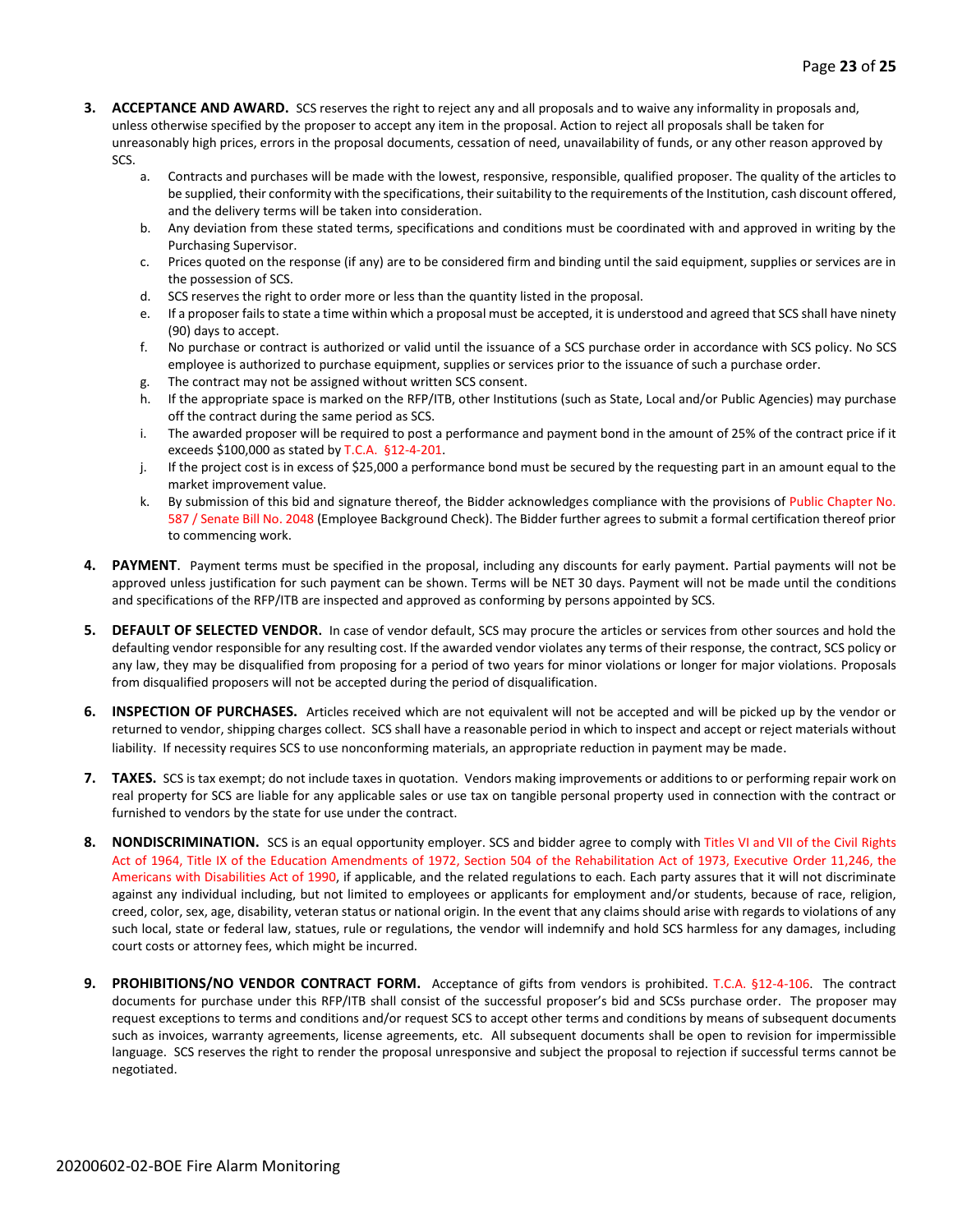- **10. PROHIBITION ON HIRING ILLEGAL IMMIGRANTS.** Tennessee Public Chapter No. 878 of 2006, T.C.A. §12-3-309, requires that Contractor attest in writing that Contractor will not knowingly utilize the services of illegal immigrants in the performance of this Contract and will not knowingly utilize the services of any subcontractor, if permitted under this Contract, who will utilize the services of illegal immigrants in the performance of this Contract. The attestation shall be made on the form, Attestation re Personnel Used in Contract Performance ("the Attestation"), which is attached and hereby incorporated by this reference.
- **11. SALES AND USE TAX.** Before the Purchase Order/Contract resulting from this RFP/ITB is signed, the apparent successful proposer must be registered with the Department of Revenue for the collection of Tennessee sales and use tax as required by T.C.A. §12-3-306.
- **12. ASSIGNMENT.** Neither the vendor nor SCS may assign this agreement without prior written consent of the other party.
- **13. LIABILITIES.** The vendor shall indemnify SCS against liability for any suits, actions or claims of any character arising from or relating to the performance under this agreement by the vendor or its subcontractors. SCS has no obligation for the payment of any judgement or the settlement of any claim made against the vendor or its subcontractors as a result of obligations under this contract.
- **14. APPLICABLE LAW.** Any contract shall be interpreted under the laws and statutes of the State of Tennessee. SCS does not enter into contracts which provide for mediation or arbitration. Any action arising from any contract made from this RFP/ITB shall be brought in the state courts in Sumner County, TN or in the United States Federal District Court for the Middle District of Tennessee.

Additionally, it is a violation of state statutes to purchase materials, supplies, services or any other item from a vendor that is a commissioner, official, employee or board member that has any financial or beneficial interest in such transaction, T.C.A. §12-4-101.

- **15. FUNDS**. The Proposer understands and accepts the non-appropriation of funds provision of SCS.
- **16. DATA PRIVACY AND SECURITY**. Personal Information (PI) includes but is not limited to that information protected by HIPAA, the HITECH Act, FERPA, or Gramm-Leach-Bliley) or such information which would allow a third party to gain access to the personal, medical or financial records of any of any party. Vendor represents and warrants that its collection, access, use, storage, disposal and disclosure of PI complies with all applicable federal and state privacy and data protection laws. Vendor represents and warrants that Vendor will maintain compliance with the SSAE 16 standard, and shall undertake any audits and risk assessments Vendor deems necessary to maintain compliance with SSAE16. If PI provided by SCS to Vendor is subject to FERPA. Vendor agrees that in its handling of FERPA data it will perform as a school official as that term is defined by FERPA regulations. Vendor acknowledges that its improper disclosure or redisclosure of PI covered by FERPA may, under certain circumstances, result in Vendor's exclusion from eligibility to contract with SCS for at least five (5) years. Vendor shall provide SCS with the name and contact information for an employee of Vendor who shall serve as SCS's primary security contact and shall be available to assist Customer twenty-four (24) hours per day, seven (7) days per week as a contact in resolving obligations associated with any security incident in which it is reasonably suspected that there has been a breach of information security. Vendor shall immediately mitigate or resolve any Security Incident, at Vendor's expense and in accordance with applicable privacy rights, laws, regulations and standards. Vendor shall reimburse SCS for actual costs incurred by SCS in responding to, and mitigating damages caused by, any Security Incident, including all costs of notice and/or remediation incurred under applicable law as a result of the Security Incident.
- **17. IRAN DIVESTMENT ACT.** By submission of this proposal, each proposer and each person signing on behalf of any proposer certified, and in the case of a joint proposal, each party thereto certifies as to its own organization, under penalty of perjury, that to the best of its knowledge and belief that each proposer is not on the list created pursuant to T.C.A. §12-12-106.
- **18. COMPLIANCE WITH CONDUCT STANDARDS**. Contractors shall be fully responsible for the conduct of its employees, subcontractors, representatives and agents. Loud or offensive music, language or behavior is unacceptable. Tobacco use of any type and vaping is prohibited on SCS property. Contact or interaction with staff or students is not allowed excepted between designated representatives of SCS and Contractor.